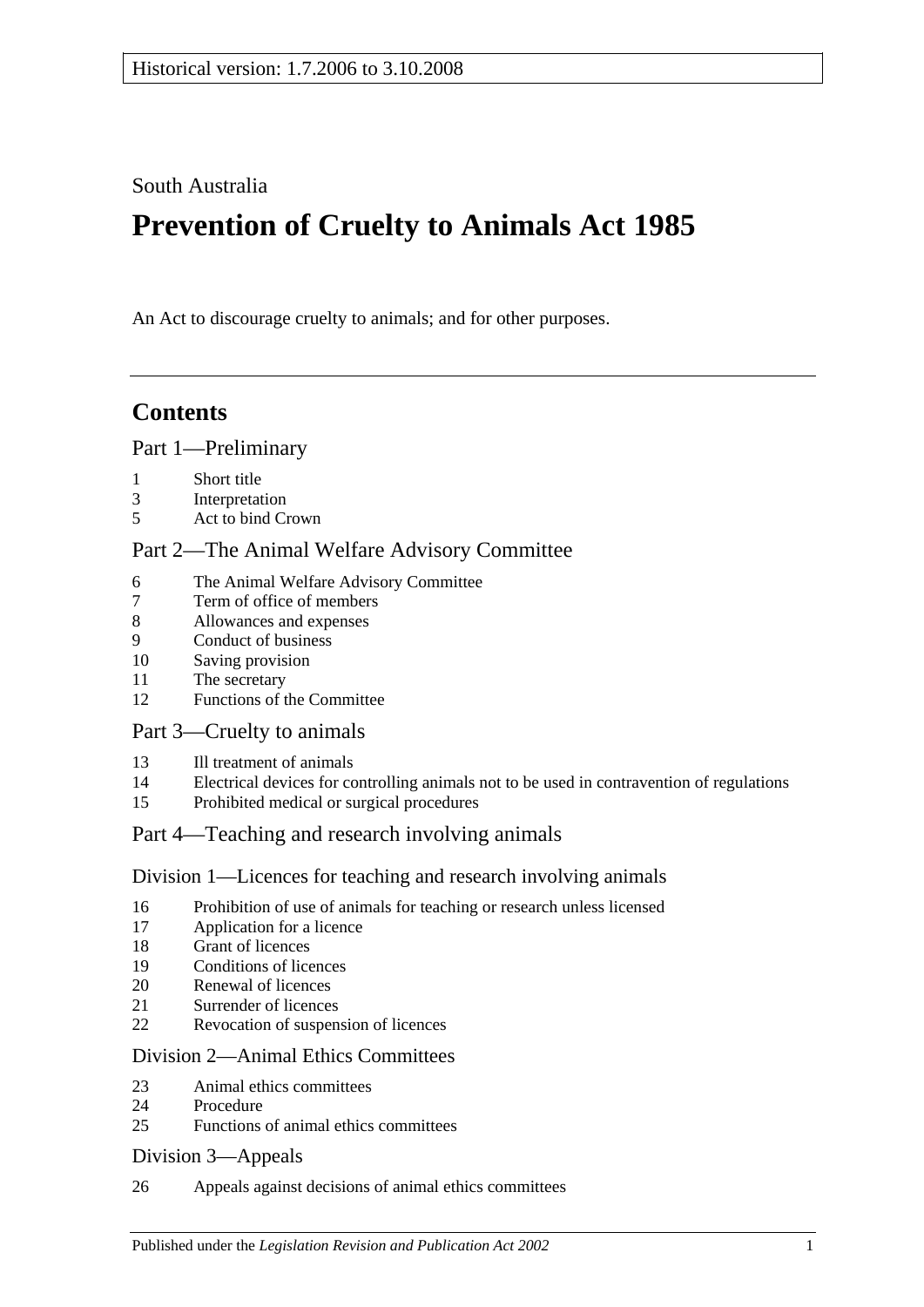27 [Appeal against decisions of Minister](#page-9-2)

## [Part 5—Appointment and powers of inspectors](#page-10-0)

- 28 [Inspectors](#page-10-1)
- 29 [Powers of inspectors](#page-10-2)
- 30 [Inspector or veterinary surgeon may kill animals in certain circumstances](#page-12-0)
- 30A Powers in relation [to seized, surrendered or forfeited animals](#page-12-1)
- 31 [Falsely representing to be an inspector](#page-13-0)
- 32 [Immunity from liability](#page-13-1)

#### [Part 6—Miscellaneous](#page-13-2)

- 33 [Duty of person in charge of vehicle in case of accidents involving animals](#page-13-3)
- 34 [Permits to hold rodeos](#page-13-4)
- 35 [Power to provide food to neglected animals](#page-14-0)
- 36 [Power of court to deprive convicted person of animal](#page-14-1)
- 37 [Service of notices](#page-14-2)
- 38 [Offences by bodies corporate](#page-14-3)
- 39 [Continuing offences](#page-14-4)
- 40 [Employers guilty of offence in some circumstances](#page-15-0)
- 42 [Evidentiary provision](#page-15-1)
- 42A [Codes of practice](#page-15-2)
- 43 [Act does not render unlawful practices that are in accordance with prescribed code of](#page-15-3)  [animal husbandry practice](#page-15-3)
- 44 [Regulations](#page-15-4)

## [Legislative history](#page-17-0)

## <span id="page-1-0"></span>**The Parliament of South Australia enacts as follows:**

## **Part 1—Preliminary**

### <span id="page-1-1"></span>**1—Short title**

This Act may be cited as the *Prevention of Cruelty to Animals Act 1985*.

## <span id="page-1-2"></span>**3—Interpretation**

In this Act, unless the contrary intention appears—

*animal* means a member of any species of the sub-phylum *vertebrata* except—

- (a) a human being; or
- (b) a fish,

and includes any prescribed animal;

*the Code* referred to in [Part 4](#page-5-2) means the *Australian Code of Practice for the Care and Use of Animals for Scientific Purposes* (National Health and Medical Research Council, CSIRO, Australian Agricultural Council) 1997, 6th edition, as amended from time to time;

*the Committee* means the Animal Welfare Advisory Committee established under this Act;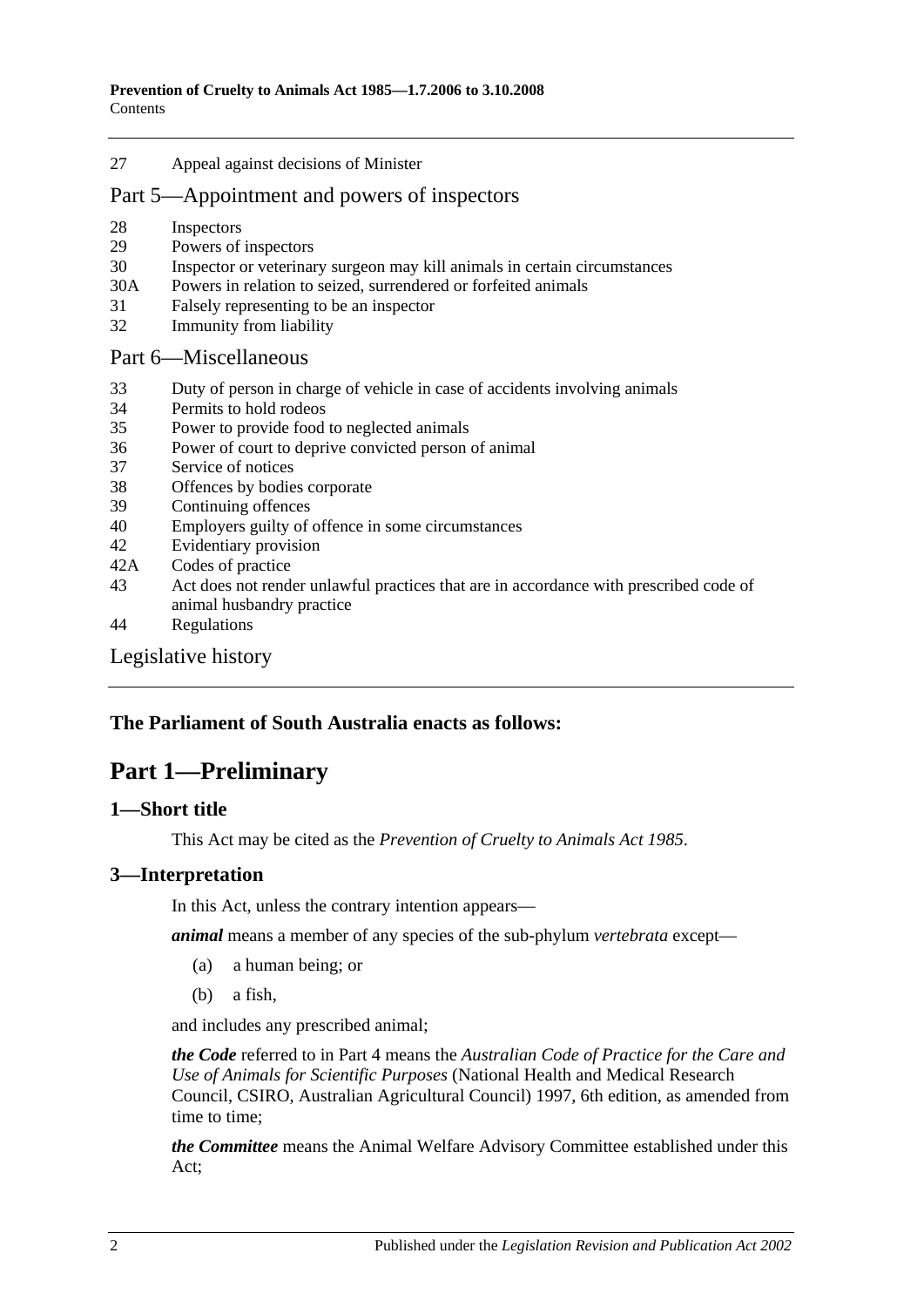*inspector* means—

- (a) a member of the police force; or
- (c) a person holding an appointment as an inspector under [Part 5;](#page-10-0)

*owner* includes—

- (a) in relation to an animal, a person who has the custody and control of the animal; and
- (b) in relation to real or personal property—a person entitled to possession of the property;

*pain* includes suffering and distress;

*premises* means any land, building or structure (including a moveable building or structure);

*the Society* means the Royal Society for the Prevention of Cruelty to Animals (S.A.) Incorporated;

*vehicle* includes an aircraft or a vessel;

*veterinary surgeon* means a person who is registered as a veterinary surgeon under the *[Veterinary Surgeons Act](http://www.legislation.sa.gov.au/index.aspx?action=legref&type=act&legtitle=Veterinary%20Surgeons%20Act%201985) 1985*.

### <span id="page-2-0"></span>**5—Act to bind Crown**

This Act binds the Crown.

## <span id="page-2-1"></span>**Part 2—The Animal Welfare Advisory Committee**

## <span id="page-2-2"></span>**6—The Animal Welfare Advisory Committee**

- (1) The *Animal Welfare Advisory Committee* is established.
- (2) The Committee consists of 8 members appointed by the Governor, of whom—
	- (a) 1 is to be nominated by the Minister for Primary Industries, Natural Resources and Regional Development;
	- (b) 2 will be nominated by the South Australian Farmers Federation Incorporated;
	- (c) 1 will be nominated by the Society;
	- (d) 2 will be persons who, in the opinion of the Minister, are suitable to represent the interests of animal welfare organisations;
	- (e) 1 will be nominated by the Australian Veterinary Association;
	- (f) 1 will be engaged in research activities involving animals nominated by the Minister for Human Services.
- (3) Where the Minister, by notice in writing, requests—
	- (a) the South Australian Farmers Federation Incorporated; or
	- (b) the Society; or
	- (c) the Australian Veterinary Association,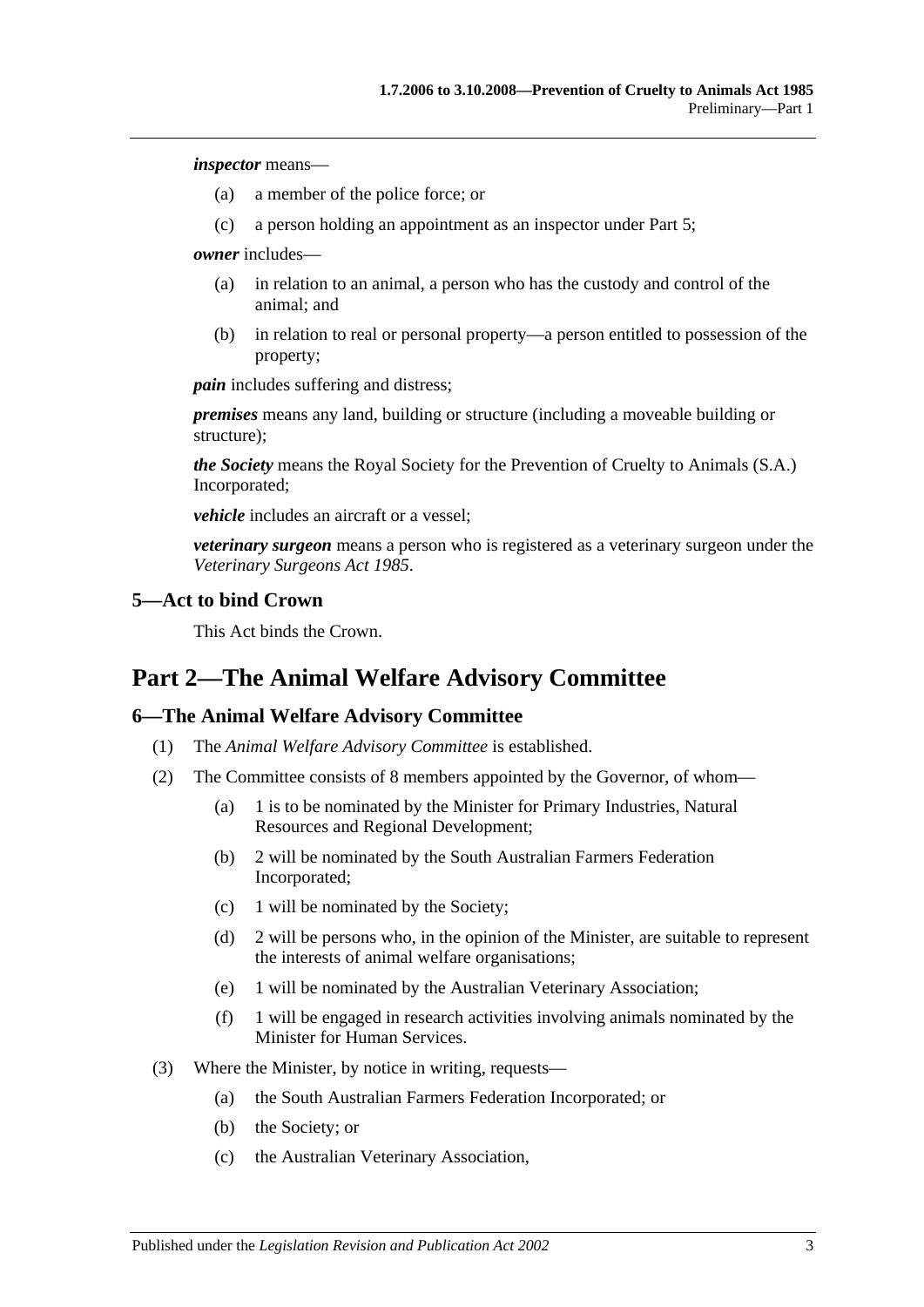to make a nomination for the purposes of this section, and the body to which the request is addressed fails to make such a nomination within the time allowed in the notice, the Minister may select a person for appointment as a member of the Committee, and a person so selected may then be appointed to the Committee as if nominated by the body to which the request was addressed.

- (4) The Governor may appoint a member of the Committee to be the presiding member of the Committee and another member to be the deputy presiding member of the Committee.
- (5) The Governor may appoint a suitable person to be the deputy of a member of the Committee (other than the presiding member), and the deputy may, in the absence of that member, act as a member of the Committee.

## <span id="page-3-0"></span>**7—Term of office of members**

- (1) A member of the Committee will be appointed for such term, not exceeding 3 years, as the Governor determines and specifies in the instrument of appointment, and on the expiration of a term of office, will be eligible for reappointment.
- <span id="page-3-3"></span>(2) The Governor may remove a member of the Committee from office on the ground of—
	- (a) mental or physical incapacity to carry out satisfactorily the duties of a member; or
	- (b) dishonourable conduct; or
	- (c) neglect of duty.
- (3) The office of a member of the Committee becomes vacant if the member—
	- (a) dies; or
	- (b) completes a term of office; or
	- (c) resigns by notice in writing to the Minister; or
	- (d) is removed from office by the Governor under [subsection](#page-3-3) (2).
- (4) On the office of a member of the Committee becoming vacant, a person must be appointed to that office in accordance with this Act.

## <span id="page-3-1"></span>**8—Allowances and expenses**

A member of the Committee is entitled to receive such allowances and expenses as the Governor may from time to time determine.

## <span id="page-3-2"></span>**9—Conduct of business**

- (1) The presiding member or, in his or her absence, the deputy presiding member will preside at a meeting of the Committee or, in the absence of both the presiding member and the deputy presiding member, the members present will decide who is to preside at the meeting.
- (3) Five members constitute a quorum of the Committee.
- (4) Each member present at a meeting of the Committee is entitled to 1 vote on a question arising for decision at that meeting.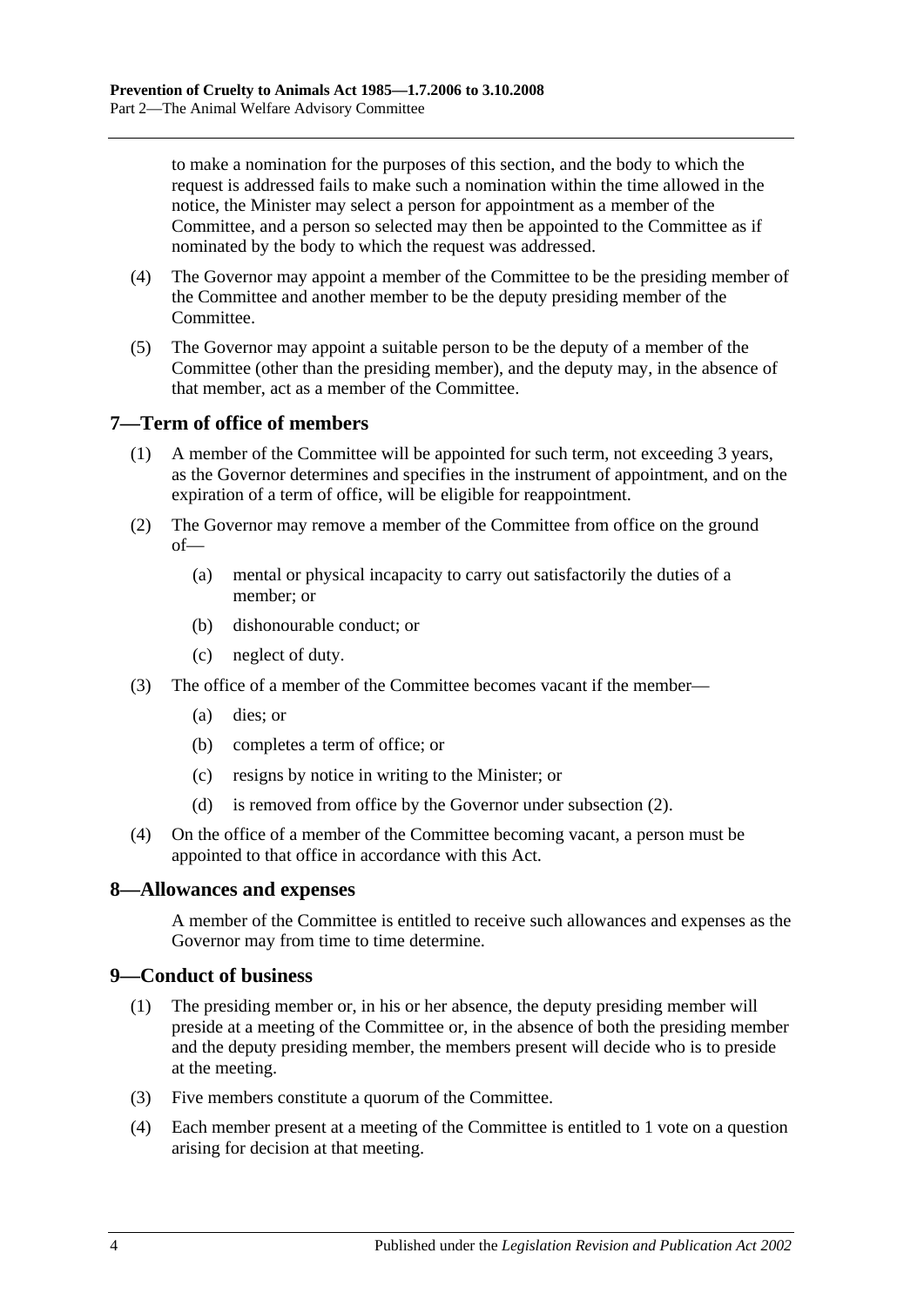- (5) A decision supported by the votes of not less than 5 members of the Committee is a decision of the Committee.
- (6) Subject to this Act, the Committee may conduct its business as it thinks fit.

## <span id="page-4-0"></span>**10—Saving provision**

An act or proceeding of the Committee is not invalid by reason of a vacancy in its membership or a defect in an appointment.

### <span id="page-4-1"></span>**11—The secretary**

- (1) There will be a secretary to the Committee.
- (2) The secretary will be appointed under the *[Public Sector Management Act](http://www.legislation.sa.gov.au/index.aspx?action=legref&type=act&legtitle=Public%20Sector%20Management%20Act%201995) 1995*.
- (3) The office of secretary to the Committee may be held in conjunction with any other office in the Public Service of the State.

### <span id="page-4-2"></span>**12—Functions of the Committee**

The functions of the Committee are—

- (a) to advise the Minister on any matter relating to the administration or enforcement of this Act; and
- (b) to consider, and report to the Minister on, legislative proposals affecting animal welfare; and
- (c) to examine proposed codes of practice relating to animals and report to the Minister on their likely effect upon animal welfare; and
- (ca) to develop, or assist in developing, codes of practice for animal welfare and to make recommendations to the Minister as to their adoption under the regulations; and
- (d) to investigate and report to the Minister on any matters referred by the Minister to the Committee for advice.

## <span id="page-4-3"></span>**Part 3—Cruelty to animals**

### <span id="page-4-5"></span><span id="page-4-4"></span>**13—Ill treatment of animals**

- (1) A person who ill treats an animal is guilty of an offence. Maximum penalty: \$10 000 or imprisonment for 1 year.
- (2) Without limiting the generality of [subsection](#page-4-5) (1), a person ill treats an animal if that person—
	- (a) deliberately or unreasonably causes the animal unnecessary pain; or
	- (b) being the owner of the animal—
		- (i) fails to provide it with appropriate, and adequate, food, water, shelter or exercise; or
		- (ii) fails to take reasonable steps to alleviate any pain suffered by the animal (whether by reason of age, illness or injury); or
		- (iii) abandons the animal; or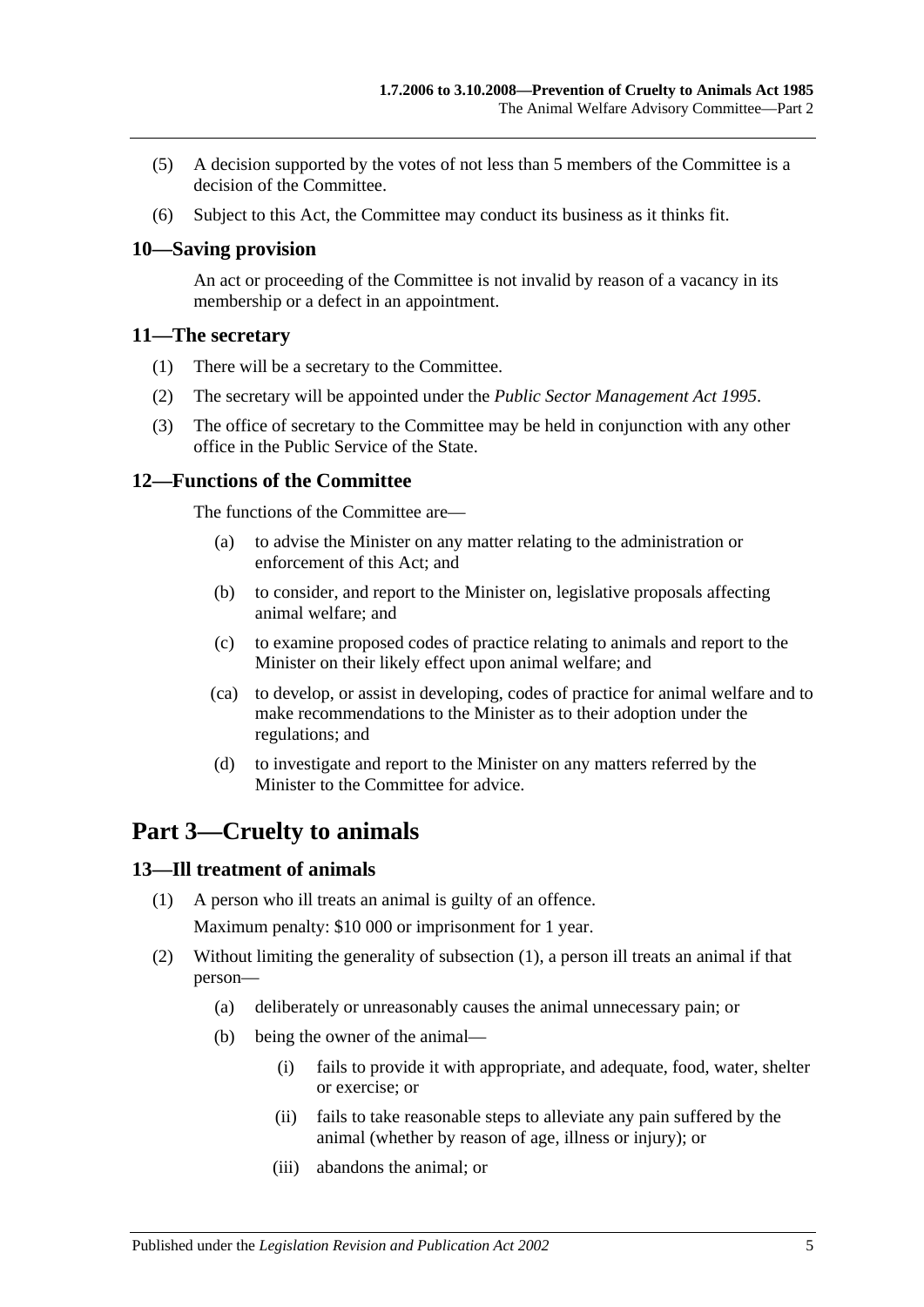(iv) neglects the animal so as to cause it pain; or

- (c) releases the animal from captivity for the purpose of it then being hunted or killed by another animal; or
- (d) causes the animal to be killed or injured by another animal; or
- (e) organises, participates in, or is present at, an event at which the animal is encouraged to fight with another animal; or
- (f) having injured the animal (not being an animal of which that person is the owner), fails to take reasonable steps to alleviate any pain suffered by the animal; or
- (g) kills the animal in a manner that causes the animal unnecessary pain; or
- (h) unless the animal is unconscious, kills the animal by a method that does not cause death to occur as rapidly as possible; or
- (i) ill treats the animal in any other manner prescribed by the regulations for the purposes of this section.

## <span id="page-5-0"></span>**14—Electrical devices for controlling animals not to be used in contravention of regulations**

A person must not use an electrical goad or fence or any other electrical device designed for the purpose of controlling an animal in contravention of the regulations. Maximum penalty: \$10 000 or imprisonment for 1 year.

### <span id="page-5-1"></span>**15—Prohibited medical or surgical procedures**

A person must not carry out a medical or surgical procedure on an animal in contravention of the regulations.

Maximum penalty: \$10 000 or imprisonment for 1 year.

## <span id="page-5-3"></span><span id="page-5-2"></span>**Part 4—Teaching and research involving animals**

## **Division 1—Licences for teaching and research involving animals**

### <span id="page-5-4"></span>**16—Prohibition of use of animals for teaching or research unless licensed**

- (1) Subject to [subsection](#page-5-5) (2), a person must not use an animal for the purposes of—
	- (a) teaching any science; or
	- (b) research or experimentation,

without a licence under this Part.

Maximum penalty:

In relation to a body corporate—\$50 000.

In relation to a natural person—\$10 000.

<span id="page-5-5"></span>(2) A employee is not required to hold a licence under this Part in respect of anything done in the course of employment by a person who holds a licence under this Part.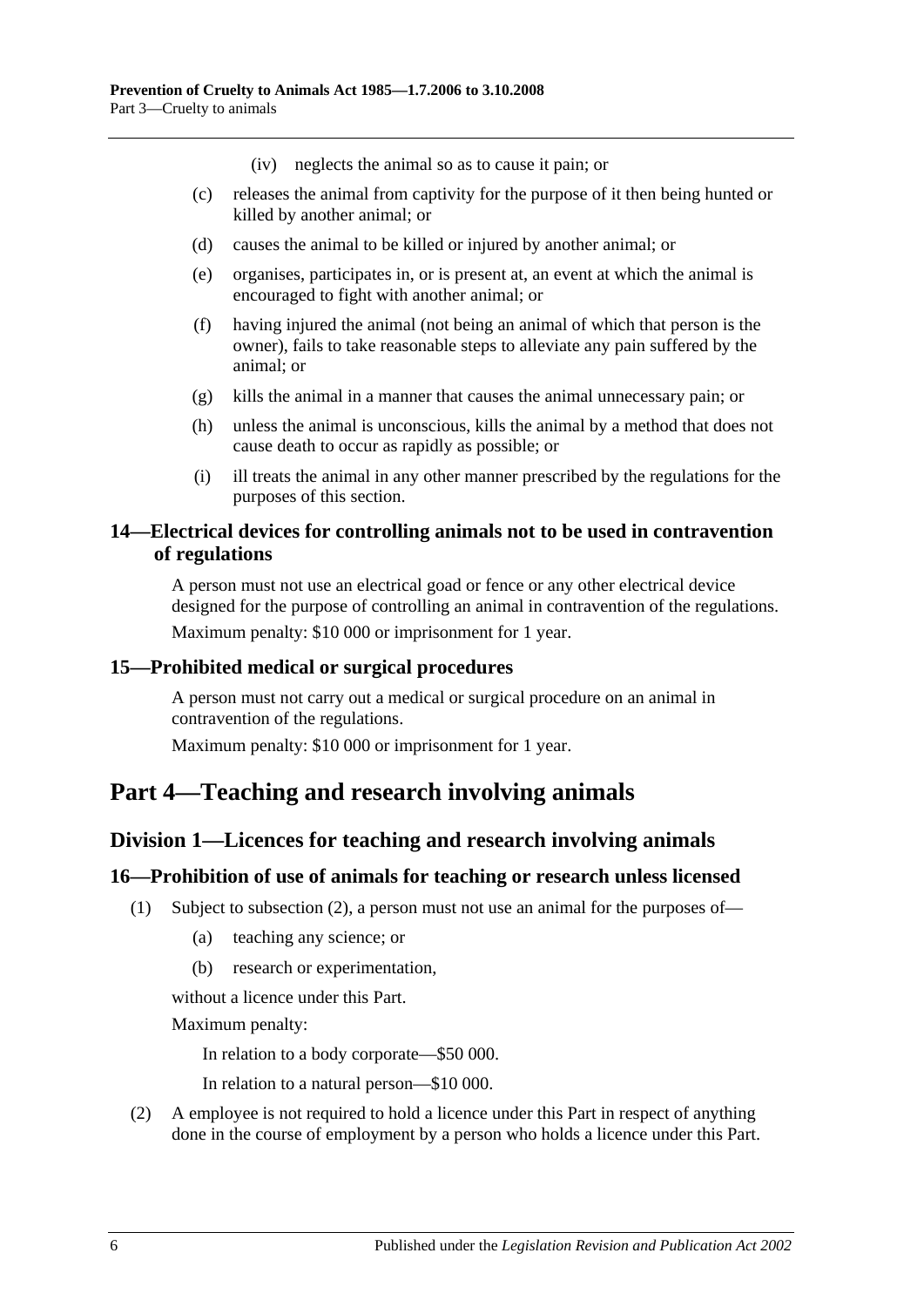## <span id="page-6-0"></span>**17—Application for a licence**

- (1) A person may apply to the Minister for a licence under this Part.
- (2) An application for a licence must—
	- (a) be made in the prescribed manner in a form approved by the Minister; and
	- (b) contain the prescribed information; and
	- (c) be accompanied by the prescribed application fee.

## <span id="page-6-1"></span>**18—Grant of licences**

- (1) Where application is made under this Part for a licence, the Minister must determine whether a licence should be granted having regard to—
	- (a) the suitability of the applicant to be granted the licence; and
	- (b) the adequacy of the applicant's premises and facilities for the care and handling of animals; and
	- (c) the adequacy of arrangements made by the applicant for the provision of veterinary attention to animals; and
	- (d) such other matters as may be prescribed.
- (2) On granting a licence, the Minister must forward to the applicant a licence in the form approved by the Minister.

## <span id="page-6-2"></span>**19—Conditions of licences**

- (1) A licence under this Part is subject to such conditions as the Minister may specify by notice in writing given to the holder of the licence.
- (2) Without limiting the matters with respect to which conditions may be imposed, the Minister may impose conditions—
	- (a) requiring the holder of the licence to establish an animal ethics committee in accordance with [section](#page-7-4) 23; and
	- (b) requiring the holder of the licence to consult with an animal ethics committee in relation to specified matters; and
	- (c) requiring the holder of the licence to seek the approval of an animal ethics committee before—
		- (i) acquiring animals for the purposes of teaching, research or experimentation; or
		- (ii) using animals for the purposes of teaching, research or experimentation; and
	- (d) requiring the holder of the licence to provide an animal ethics committee with such information in relation to teaching, research or experimentation involving animals as the animal ethics committee may request; and
	- (e) requiring the holder of the licence to answer such questions in relation to teaching, research or experimentation involving animals as may be put by an animal ethics committee.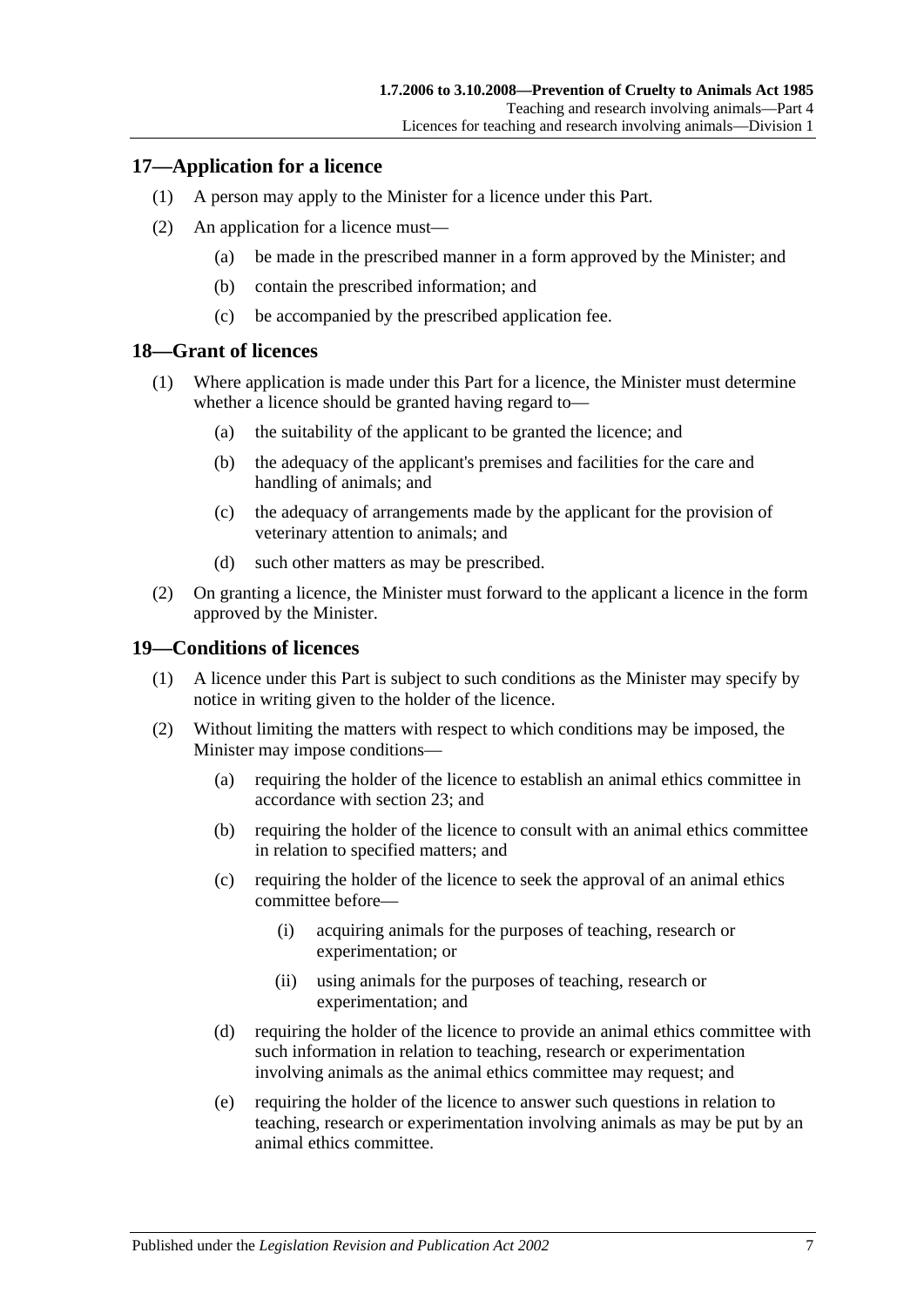- (3) The Minister may, by notice in writing given to the holder of a licence, vary or revoke a condition of the licence or impose a further condition.
- (4) A person who contravenes or fails to comply with a condition of a licence is guilty of an offence.

Maximum penalty:

In relation to a body corporate—\$50 000.

In relation to a natural person—\$10 000.

### <span id="page-7-0"></span>**20—Renewal of licences**

- (1) Subject to this Part, a licence remains in force for a period of 2 years from the day on which it is granted and may be renewed for successive periods of 2 years.
- (2) An application for renewal—
	- (a) must be made in a manner and form determined by the Minister; and
	- (b) must be delivered to the Minister not less than 1 month before the licence is due to expire; and
	- (c) must be accompanied by the prescribed fee.
- (3) The Minister has a discretion to determine an application for renewal despite the fact that it is delivered out of time.
- (4) Where an application for renewal is made in accordance with this Act, the Minister must renew the licence of the applicant.

## <span id="page-7-1"></span>**21—Surrender of licences**

The holder of a licence may at any time surrender the licence to the Minister.

## <span id="page-7-2"></span>**22—Revocation of suspension of licences**

- (1) Where the holder of a licence—
	- (a) has been found guilty of an offence against this Act; or
	- (b) has obtained the licence improperly; or
	- (c) has failed to comply with a condition of the licence,

the Minister may, by notice in writing addressed to the holder of the licence, revoke the licence, or suspend the licence for a period specified in the notice.

## <span id="page-7-3"></span>**Division 2—Animal Ethics Committees**

### <span id="page-7-4"></span>**23—Animal ethics committees**

- (1) The Minister may establish animal ethics committees for the purposes of this Act.
- (2) Where a licensee is required, as a condition of the licence, to establish an animal ethics committee, the licensee must establish an animal ethics committee in accordance with this section.
- <span id="page-7-5"></span>(3) An animal ethics committee will consist of at least 5 members appointed by the Minister, of whom—
	- (a) at least 1 will be a veterinary surgeon; and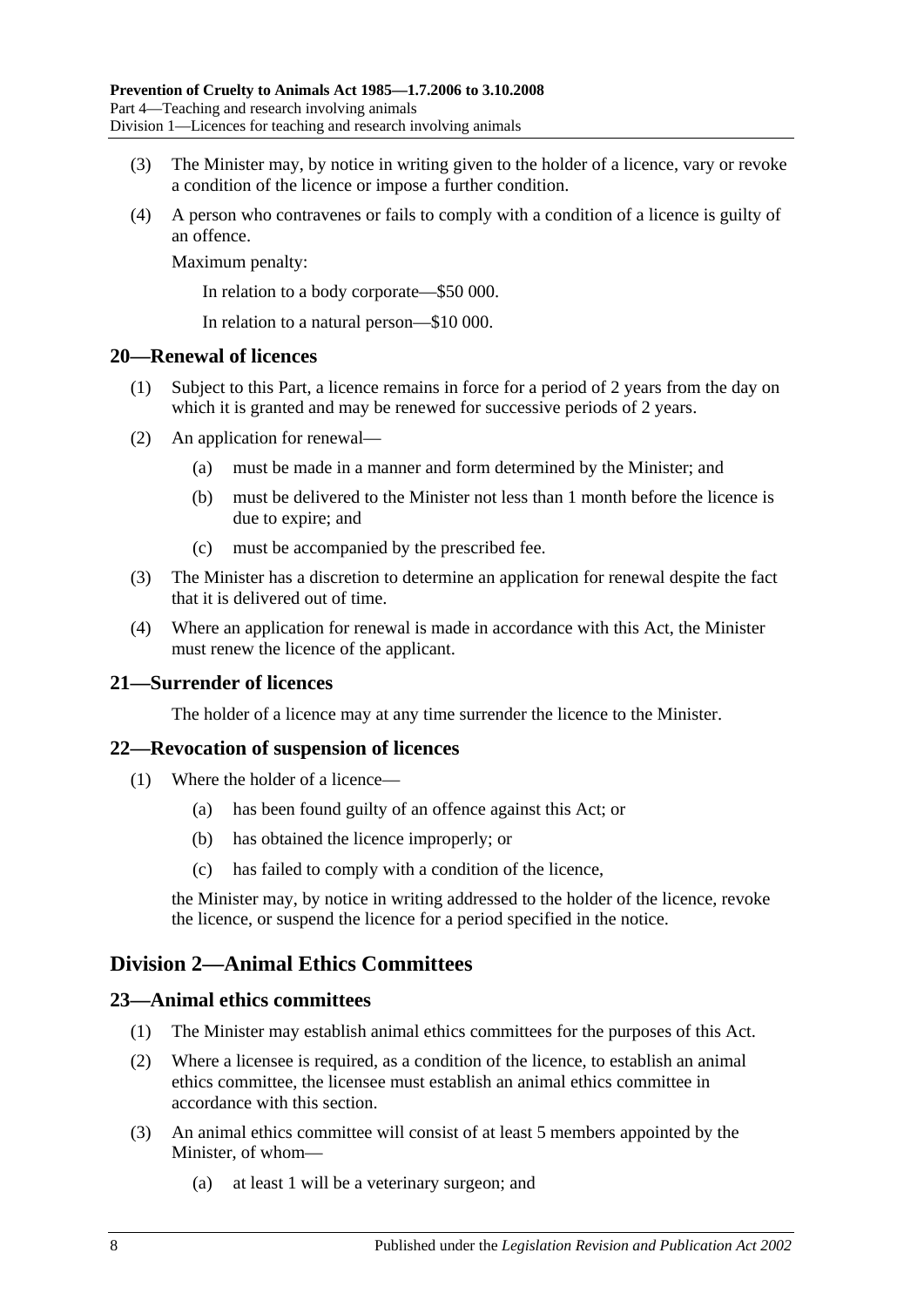- (b) at least 1 will be a person who is engaged in teaching or research activities involving animals; and
- (c) at least 1 will be a person who is responsible for the daily care of animals kept for use in teaching or research activities; and
- (d) at least 1 will be a person with an established commitment to the welfare of animals.
- (4) In selecting persons for appointment to an animal ethics committee the Minister should act with a view to ensuring that the membership of the committee is, as nearly as possible, equally representative of each of the classes of person referred to in [subsection](#page-7-5) (3).
- (5) The Minister will appoint a member of an animal ethics committee to be the presiding member of the committee.
- (6) A member of an animal ethics committee is entitled to receive—
	- (a) in the case of an animal ethics committee established by the Minister—such allowances and expenses as the Governor may determine; and
	- (b) in the case of an animal ethics committee established by a licensee—such allowances and expenses as may be determined by agreement between the licensee and the member.
- (7) The term of office of a member of an animal ethics committee must not exceed 2 years, and on the expiration of a term of office, the member is eligible for reappointment.

## <span id="page-8-0"></span>**24—Procedure**

- (1) The quorum of an animal ethics committee consists of such number of members of the committee as may be determined by the Minister.
- (2) A decision carried by a majority of the votes cast by the members present at a meeting of an animal ethics committee is a decision of the committee.
- (3) Each member present at a meeting of an animal ethics committee is entitled to 1 vote on a question arising for decision at that meeting and, in the event of an equality of votes, the person presiding is entitled to a second, or casting, vote.
- (4) Subject to this Act, the business of an animal ethics committee may be conducted in accordance with the Code but otherwise in such manner as the committee determines.

## <span id="page-8-1"></span>**25—Functions of animal ethics committees**

- (1) Subject to this section, the functions of an animal ethics committee are—
	- (a) to determine matters required under this Act to be referred to an animal ethics committee by the holder of a licence; and
	- (b) to approve the use of animals for the purposes of teaching, research or experimentation proposed to be undertaken by the holder of a licence; and
	- (c) to approve the acquisition, by the holder of a licence, of animals for the purposes of teaching, research or experimentation; and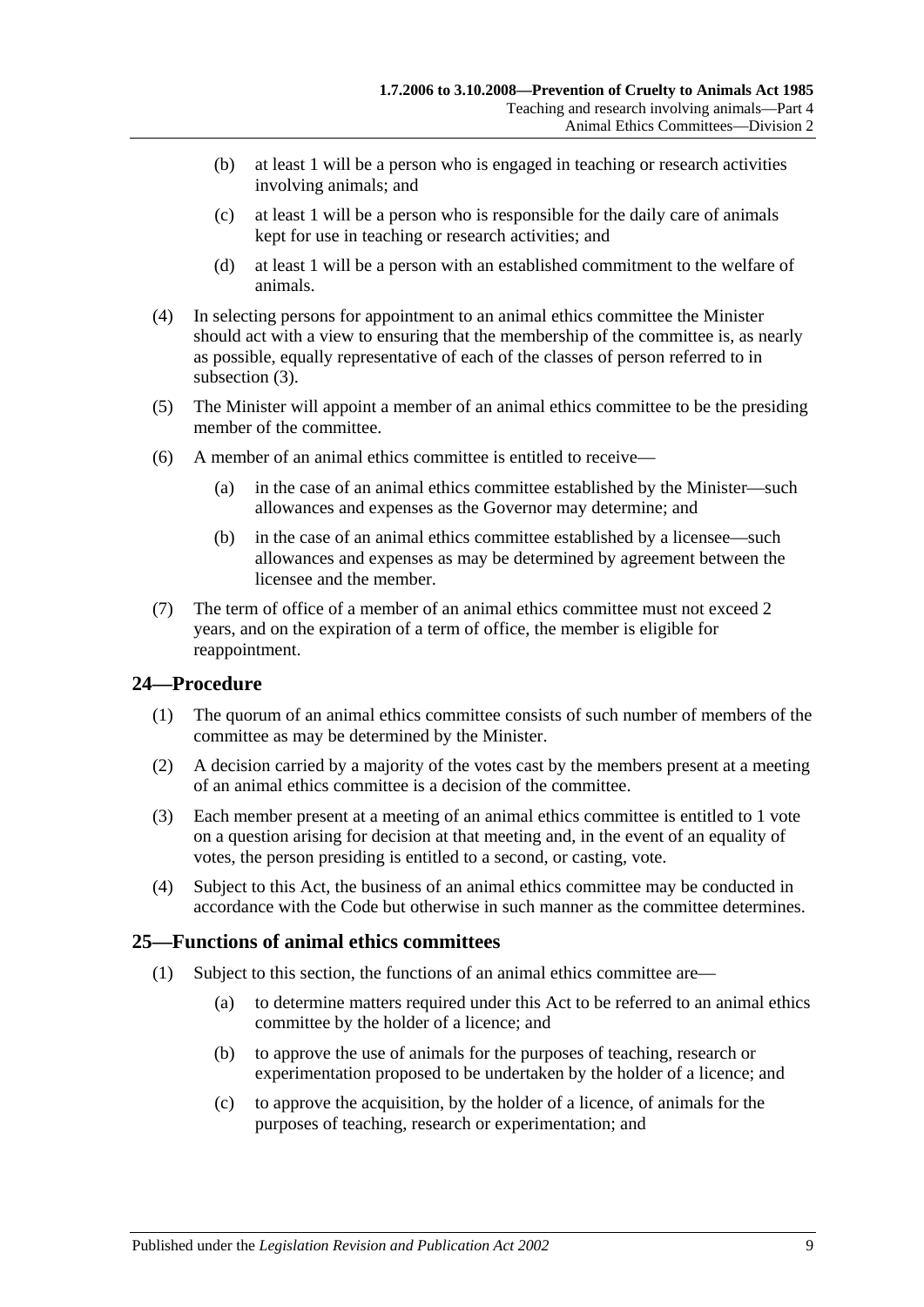- (d) to ensure that animals involved in teaching, research or experimentation are treated humanely, and that the regulations relating to such activities are complied with; and
- (e) to furnish the Minister with annual reports in accordance with the regulations; and
- (f) such other functions as are prescribed by the Code or the regulations.
- (1a) In performing its functions, an animal ethics committee must comply with the Code.
- (2) An animal ethics committee may, subject to and in accordance with the Code, approve the use of an animal for the purposes of teaching, research or experimentation, or the acquisition of animals for such purposes, unconditionally, or subject to such conditions as the committee thinks fit.
- (3) An animal ethics committee may not approve the use of an animal for the purposes of research or experimentation, or the acquisition of an animal for such purposes, unless it is satisfied that—
	- (a) the use of the animal is essential for the particular purpose; and
	- (b) the person who proposes to use the animal has appropriate experience and qualifications.
- (4) A person who contravenes or fails to comply with a condition of an approval under this section is guilty of an offence.

Maximum penalty:

In relation to a body corporate—\$50 000.

In relation to a natural person—\$10 000.

## <span id="page-9-0"></span>**Division 3—Appeals**

## <span id="page-9-1"></span>**26—Appeals against decisions of animal ethics committees**

- (1) A right of appeal to the Minister lies against any decision of an animal ethics committee under this Part.
- (2) The appeal must be instituted within 1 month of the making of the decision appealed against, but the Minister may, if satisfied that in the circumstances it is just and reasonable to do so, extend the period within which an appeal may be instituted.
- (3) The Minister may not determine an appeal under this section unless the Committee has investigated, and furnished the Minister with a report upon, the appeal.
- (4) The Minister may, on the hearing of the appeal, confirm, vary or reverse the decision appealed against.

## <span id="page-9-2"></span>**27—Appeal against decisions of Minister**

- (1) A right of appeal to the Supreme Court lies against any decision of the Minister under this Part.
- (2) The appeal must be instituted within 1 month of the making of the decision appealed against, but the Supreme Court may, if it is satisfied that it is just and reasonable in the circumstances to do so, dispense with the requirement that the appeal should be so instituted.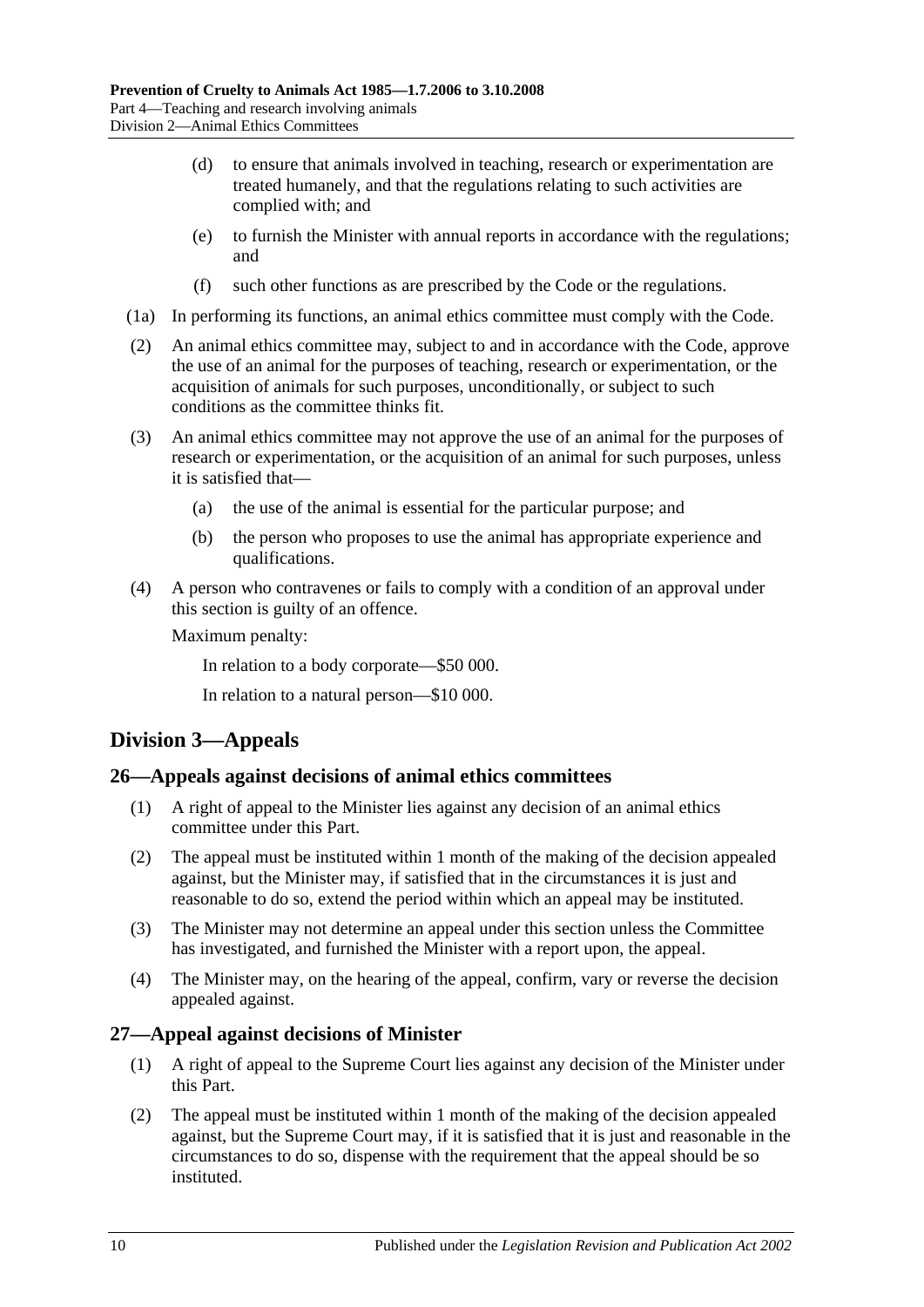- (3) The Supreme Court may, on the hearing of the appeal, do 1 or more of the following, according to the nature of the case:
	- (a) affirm, vary or quash the decision appealed against, or substitute, or make in addition, any decision or order that should have been made in the first instance;
	- (b) remit the subject matter of the appeal to the Minister for further consideration;
	- (c) make any further or other order as to costs or any other matter that the case requires.
- (4) The Minister must, if so required by any person affected by a decision, state in writing the reasons for that decision.
- (5) If the reasons of the Minister were not given in writing at the time of making a decision or order and the appellant then requested the Minister to state the reasons in writing, the time for instituting the appeal runs from the time when the appellant receives the written statement of those reasons.

## <span id="page-10-0"></span>**Part 5—Appointment and powers of inspectors**

## <span id="page-10-1"></span>**28—Inspectors**

- (1) The Minister may, by notice in the Gazette, appoint a person nominated by the Society to be an inspector for the purposes of this Act.
- (2) The Minister must provide each inspector appointed under this section with a certificate of identification in a form approved by the Minister.
- (2a) On ceasing to be an inspector, the former inspector must surrender the certificate to the Minister.

Maximum penalty: \$2 500.

(3) An inspector must produce the certificate (or, in the case of a member of the police force not in uniform, his or her warrant card) at the request of any person in relation to whom the inspector is exercising powers or functions under this Act.

## <span id="page-10-2"></span>**29—Powers of inspectors**

- <span id="page-10-4"></span><span id="page-10-3"></span>(1) Subject to this section, an inspector may—
	- (a) at any reasonable time, enter any premises that are—
		- (i) licensed under this Act; or
		- (ii) being used by the holder of a licence under this Act for the purposes of an activity for which the holder is required to be licensed under this Act; or
		- (iii) being used by the holder of an accreditation under the *[Primary](http://www.legislation.sa.gov.au/index.aspx?action=legref&type=act&legtitle=Primary%20Produce%20(Food%20Safety%20Schemes)%20Act%202004)  [Produce \(Food Safety Schemes\) Act](http://www.legislation.sa.gov.au/index.aspx?action=legref&type=act&legtitle=Primary%20Produce%20(Food%20Safety%20Schemes)%20Act%202004) 2004* for or in connection with meat processing within the meaning of that Act;
	- (b) at any reasonable time, enter any premises or vehicle that is being used for holding or confining animals that have been herded or collected together for sale, transport or any other commercial purposes;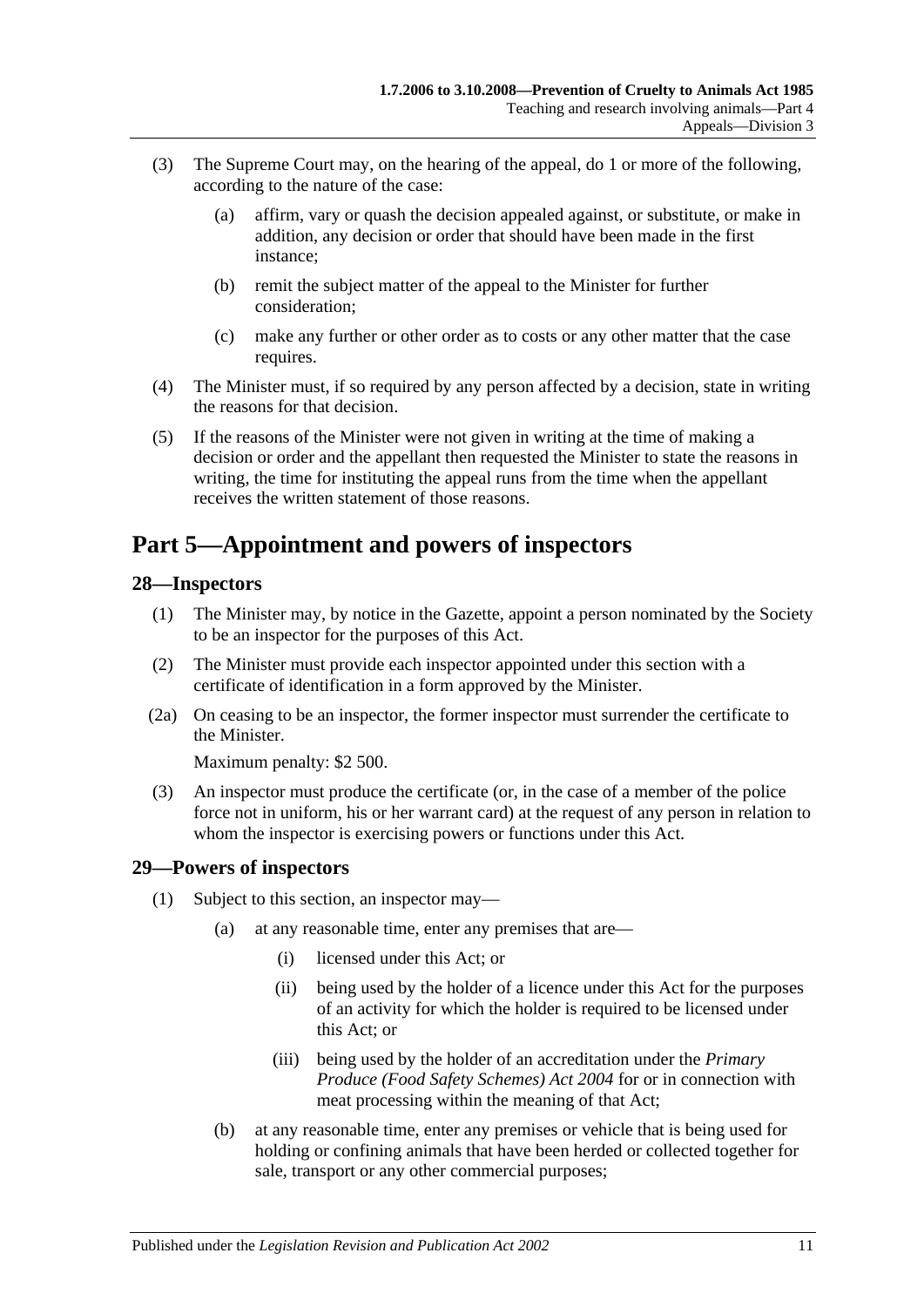- <span id="page-11-0"></span>(c) where the inspector reasonably suspects that an offence has been committed in any premises or vehicle (including any premises or vehicle referred to in [paragraph](#page-10-3) (a) or [\(b\)\)](#page-10-4), enter or break into the premises or stop and detain the vehicle and open or break into any part of the premises or vehicle, or anything in or on the premises or vehicle.
- <span id="page-11-2"></span>(2) An inspector may, while in or on any premises or vehicle pursuant to this section—
	- (a) ask questions of any person in the premises or vehicle; and
	- (b) take copies of, or extracts from, documents or records in the premises or vehicle; and
	- (c) examine any animal in the premises or vehicle, and where the inspector suspects on reasonable grounds that the animal is suffering unnecessary pain, seize and remove the animal for treatment and care; and
	- (d) inspect any object in the premises or vehicle; and
	- (e) where the inspector suspects on reasonable grounds that an offence against this Act has been committed, seize and remove from the premises or vehicle any animal or object that may, in the opinion of the inspector, afford evidence of the offence; and
	- (f) take photographs, films or video, audio or other recordings; and
	- (g) require the holder of any licence or permit under this Act to produce that licence or permit for inspection.
- <span id="page-11-1"></span>(3) An inspector must not exercise the powers conferred by [subsection](#page-11-0) (1)(c) except on the authority of a warrant issued by a justice, unless the inspector believes, on reasonable grounds, that an animal in or on the premises or vehicle is suffering, or is in danger of suffering, unnecessary pain, and that urgent action is required.
- (4) A justice must not issue a warrant under [subsection](#page-11-1) (3) unless satisfied, on information given on oath—
	- (a) that there are reasonable grounds to suspect that an offence against this Act has been committed; and
	- (b) that a warrant is reasonably required in the circumstances.
- (4a) The costs and expenses reasonably incurred by a person or the Crown in seizing, treating or caring for an animal pursuant to [subsection](#page-11-2)  $(2)(c)$  may be recovered as a debt from the owner of the animal.
- (5) Where an inspector is of the opinion that the condition of an animal is such that an exercise of powers under this subsection is warranted, the inspector may by notice in writing—
	- (a) direct the owner of the animal to provide it with such food, water, shelter, rest or treatment as the inspector thinks necessary;
	- (b) require the owner to ensure that the animal is not worked or used for any purpose specified in the notice for such period as is specified in the notice;
	- (c) require the owner to ensure that the animal is exercised in accordance with the stipulations of the notice.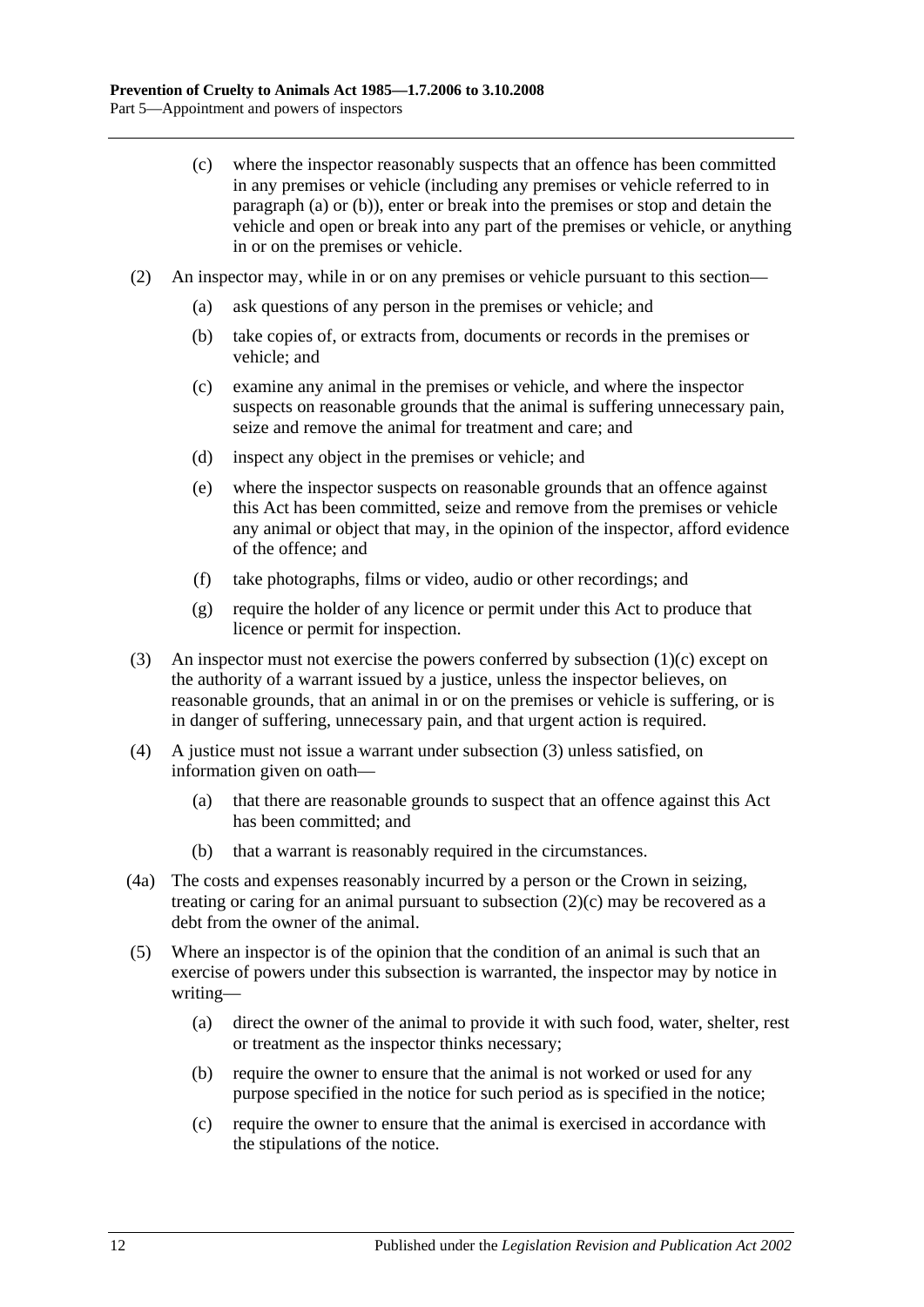- (6) In the exercise of powers under this Act, an inspector may be accompanied by such persons as may be necessary or desirable in the circumstances.
- (7) A person must not hinder or obstruct an inspector, or a person accompanying an inspector, in the exercise by the inspector or the person accompanying the inspector, of the powers conferred by this Act.

Maximum penalty: \$1 250.

(8) Subject to [subsection](#page-12-2) (9), a person to whom a question is put under this section must not refuse or fail to answer that question to the best of the knowledge, information or belief of that person.

Maximum penalty: \$1 250.

- <span id="page-12-2"></span>(9) A person is not required to answer a question if the answer would tend towards self-incrimination.
- (10) A person given a direction, or of whom a requirement is made, pursuant to this section must not refuse or fail to comply with the direction or requirement. Maximum penalty: \$1 250.

### <span id="page-12-3"></span><span id="page-12-0"></span>**30—Inspector or veterinary surgeon may kill animals in certain circumstances**

- (1) Subject to this section, where, in the opinion of an inspector or a veterinary surgeon, the condition of an animal is, by reason of age, illness or injury, such that the animal is so weak or disabled, or in such pain, that it should be killed, the inspector or veterinary surgeon may kill the animal.
- <span id="page-12-4"></span>(2) An inspector must not exercise a power under [subsection](#page-12-3) (1) without the consent of the owner of the animal unless—
	- (a) where the owner is not present—the inspector has been unable to contact the owner after taking reasonable steps to do so; or
	- (b) where the owner is present and refuses to consent to the killing of the animal—the inspector has obtained a warrant issued by a justice authorising the destruction of the animal.
- (3) A justice may not issue a warrant under [subsection](#page-12-4) (2) unless satisfied, on information given on oath, that in the circumstances the animal to which the warrant relates should be destroyed.
- (4) An inspector who kills an animal in pursuance of the power conferred by this section does not incur any civil liability for the killing of the animal.

### <span id="page-12-5"></span><span id="page-12-1"></span>**30A—Powers in relation to seized, surrendered or forfeited animals**

- (1) An inspector may cause an animal to be killed, sold or otherwise disposed of in the following circumstances:
	- (a) if a court has ordered the forfeiture of the animal to the Society pursuant to this Act; or
	- (b) if the animal has been seized and held under this Act but is no longer required to be so held and—
		- (i) the whereabouts of the animal's owner cannot, after reasonable inquiries, be ascertained; or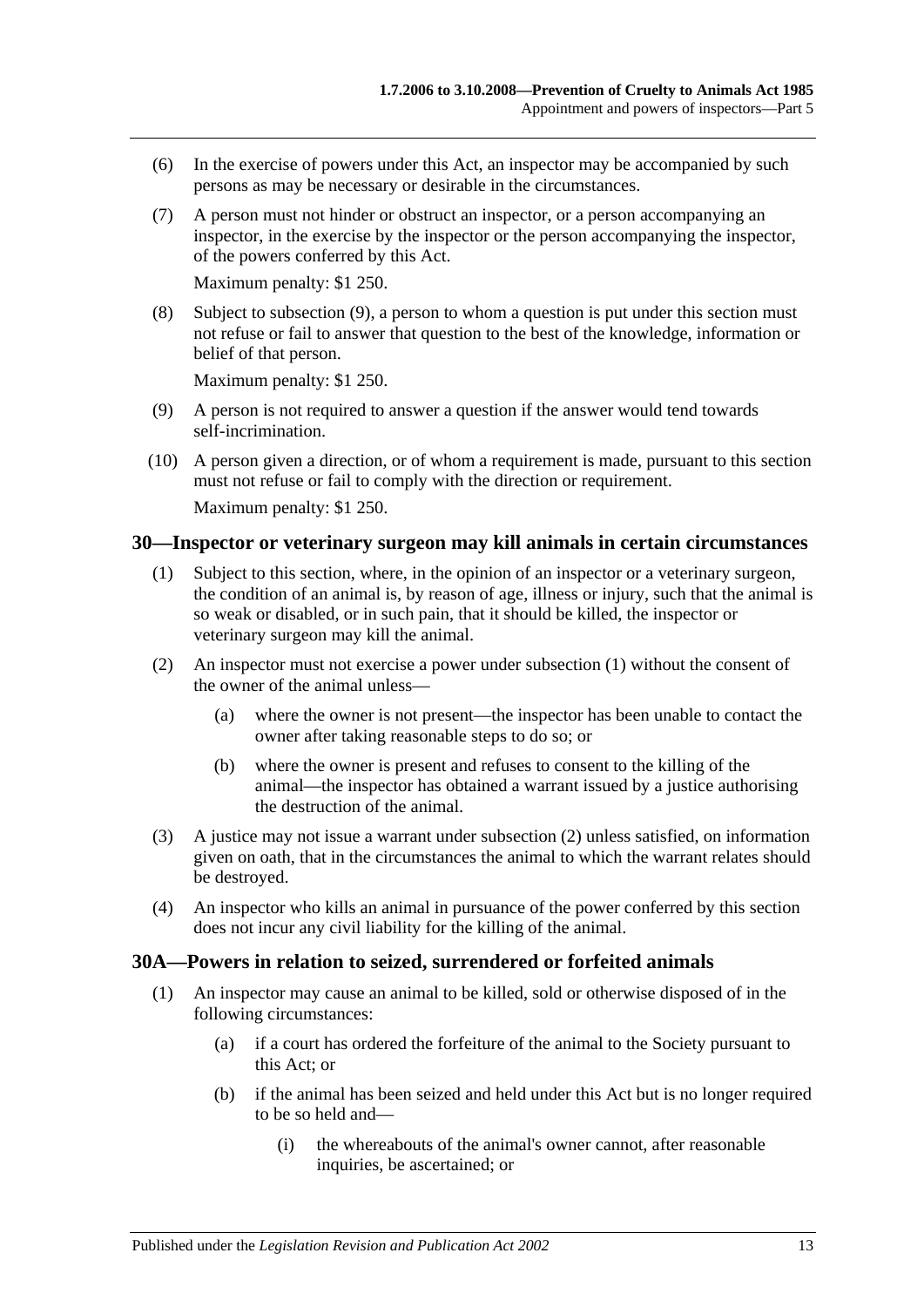- (ii) the whereabouts of the animal's owner are known but the owner has failed, within 3 clear working days of being given written notice that the animal may be collected from a specified place, to collect the animal.
- (2) If an animal is disposed of under [subsection](#page-12-5) (1) by sale, the proceeds of the sale are, subject to any order of a court to the contrary, the property of the Society.
- (3) In this section—

*working day* means any day except a Saturday, Sunday or public holiday.

### <span id="page-13-0"></span>**31—Falsely representing to be an inspector**

A person must not pretend, by words or conduct, to be an inspector appointed under this Act.

Maximum penalty: \$1 250.

### <span id="page-13-1"></span>**32—Immunity from liability**

- (1) No personal liability attaches to an inspector or a person accompanying and assisting an inspector for an act or omission, in good faith, in the exercise, or purported exercise, or the discharge, or purported discharge, of any power, function, duty or responsibility conferred or imposed under this Act.
- (2) A liability that would but for this section, lie against an inspector, or a person assisting an inspector, lies against the Crown.

## <span id="page-13-2"></span>**Part 6—Miscellaneous**

### <span id="page-13-3"></span>**33—Duty of person in charge of vehicle in case of accidents involving animals**

Where an animal is injured in an accident involving a vehicle, the person in charge of the vehicle must—

- (a) take such steps as are reasonably practicable in the circumstances to inform the owner of the animal that the animal was injured; and
- (b) where, after taking such steps, that person has been unable to contact the owner—inform an inspector, within 24 hours of the accident occurring, of the circumstances of the accident.

Maximum penalty: \$1 250.

### <span id="page-13-4"></span>**34—Permits to hold rodeos**

- (1) A person must not conduct a rodeo without a permit under this section. Maximum penalty: \$1 250.
- (2) An application for a permit—
	- (a) must be made to the Minister; and
	- (b) must be made in the prescribed manner and in a form approved by the Minister; and
	- (c) must be accompanied by the prescribed fee.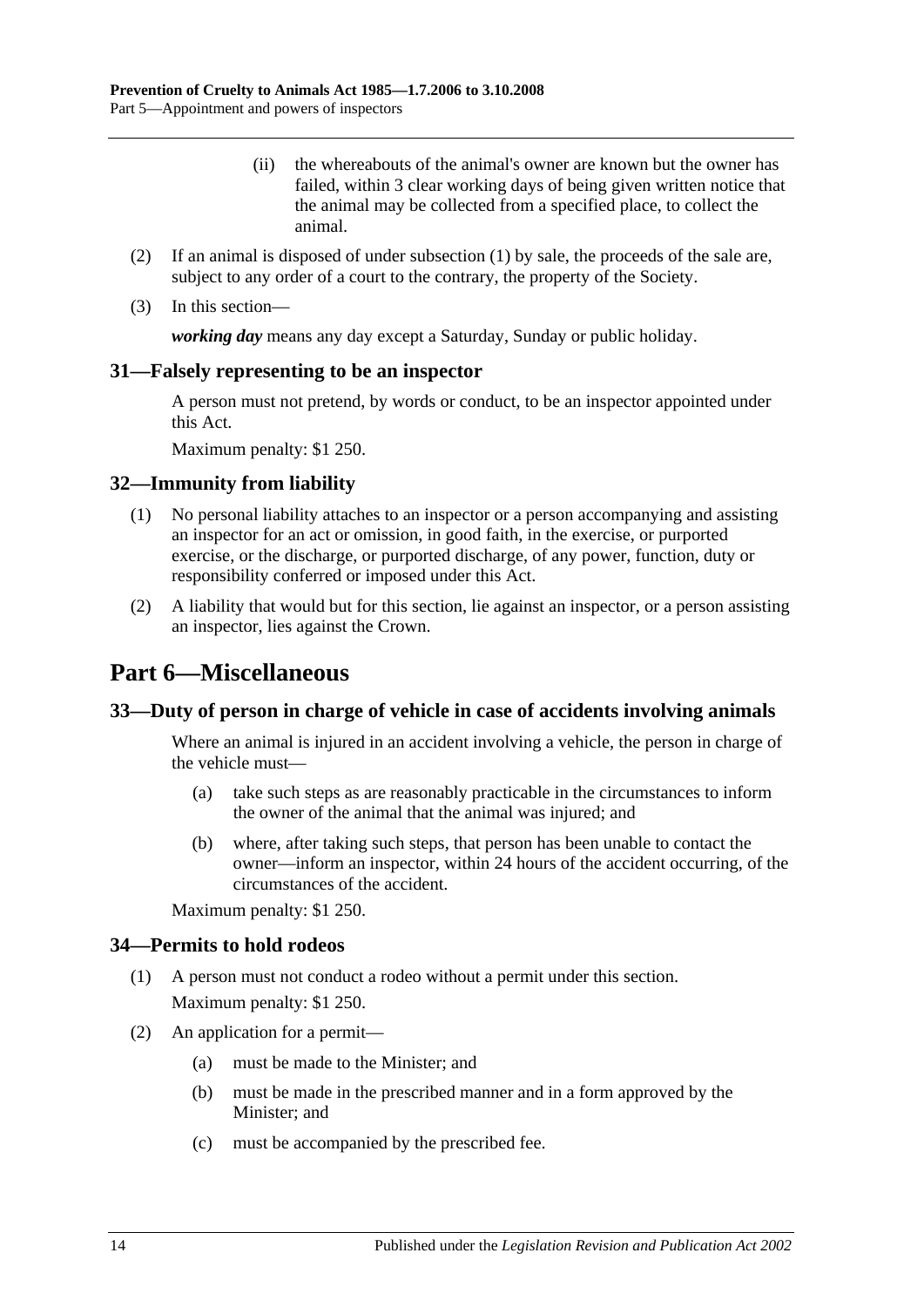- (3) The term for which a permit is issued under this section and the conditions (if any) on which the permit is granted must be specified in the permit.
- (4) A person who contravenes or fails to comply with a condition of a permit under this section is guilty of an offence.

Maximum penalty: \$1 250.

### <span id="page-14-0"></span>**35—Power to provide food to neglected animals**

Where a person believes on reasonable grounds that over a period of 24 hours or more an animal has not been provided with adequate food or water, the person may, with the authority of an inspector, enter the premises for the purpose of providing the animal with food and water.

### <span id="page-14-5"></span><span id="page-14-1"></span>**36—Power of court to deprive convicted person of animal**

- (1) Where the owner of an animal is convicted of an offence against this Act in respect of the animal, the court may make all or any of the following orders:
	- (a) an order directing the person to surrender the animal to an inspector;
	- (b) an order directing the person to surrender any other specified animal owned by the person to an inspector;
	- (c) an order directing that any animal owned by the person that has been surrendered or seized under this Act be forfeited to the Society;
	- (d) an order forbidding the person to acquire, or have custody of, any other animal or any other animal of a specified class, either until further order, or for the period specified in the order.
- (2) A person in relation to whom an order under [subsection](#page-14-5) (1) is in force must comply with the order

Maximum penalty: \$1 250.

#### <span id="page-14-2"></span>**37—Service of notices**

A notice or document required or authorised to be given or served under this Act may be given or served personally or by post.

### <span id="page-14-3"></span>**38—Offences by bodies corporate**

Where a body corporate is guilty of an offence against this Act, every member of the governing body of the body corporate is guilty of an offence and liable to the same penalty as is prescribed for the principal offence unless it is proved that the member could not by the exercise of reasonable diligence have prevented the commission of that offence.

### <span id="page-14-6"></span><span id="page-14-4"></span>**39—Continuing offences**

- (1) A person convicted of an offence against any provision of this Act in respect of a continuing act or omission—
	- (a) is liable, in addition to the penalty otherwise applicable to that offence, to a penalty for each day during which the act or omission continued of not more than one-tenth of the maximum penalty prescribed for that offence; and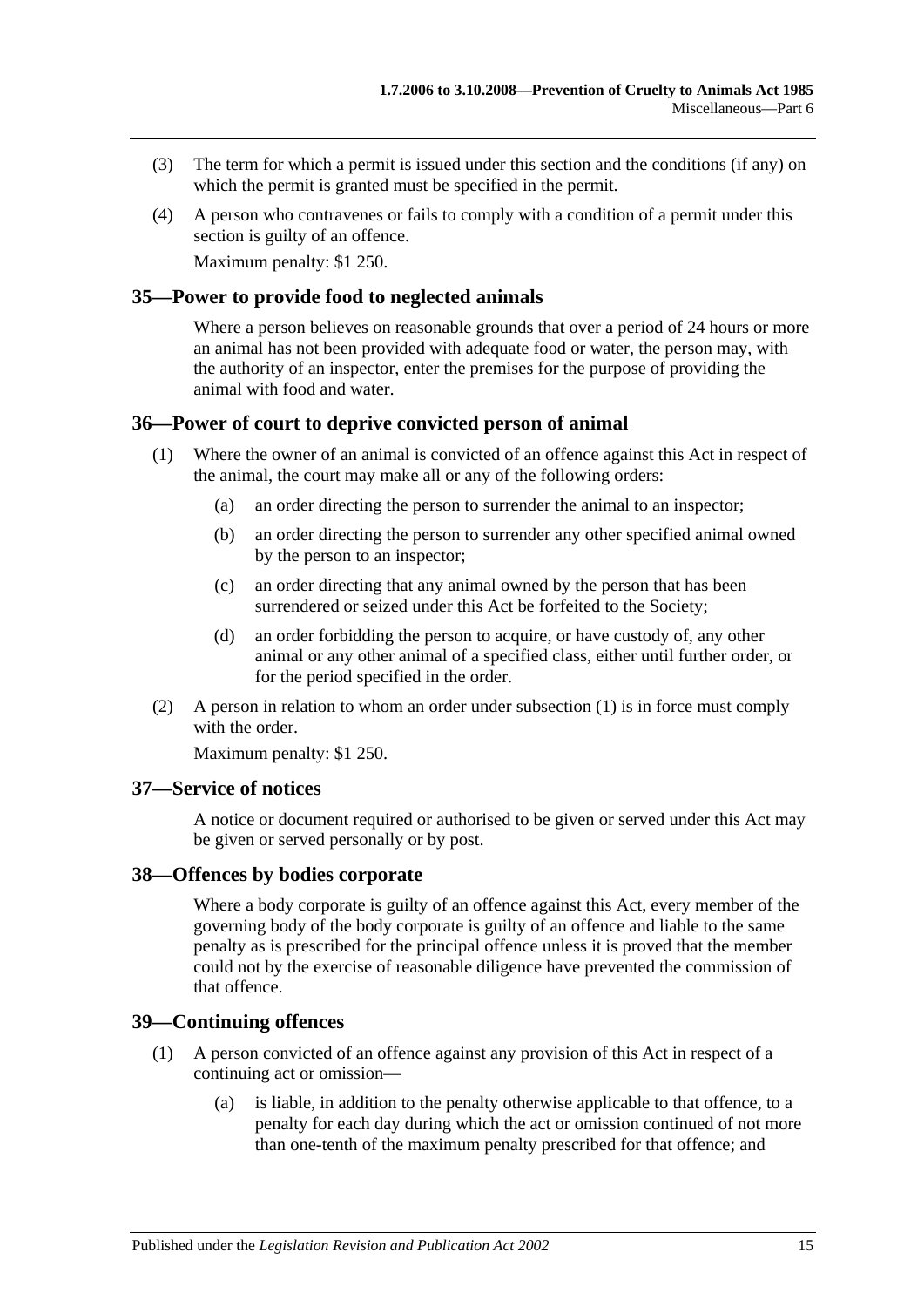- (b) is, if the act or omission continues after conviction, guilty of a further offence against that provision and liable, in addition to the penalty otherwise applicable to that further offence, to a penalty for each day during which the act or omission continued after that conviction of not more than the amount equal to one-tenth of the maximum penalty prescribed for that offence.
- (2) Where an offence against a provision of this Act consists of an omission to do something that is required to be done, the omission will, for the purposes of [subsection](#page-14-6) (1), be taken to continue for so long as the thing required or directed to be done remains undone after the expiration of the period for compliance with the requirement.

## <span id="page-15-0"></span>**40—Employers guilty of offence in some circumstances**

(1) Where a person commits an offence against this Act in the course of employment by another, the employer is guilty of an offence.

Maximum penalty: \$5 000.

(2) It is a defence to a charge of an offence against this section to prove that the defendant could not, by the exercise of reasonable diligence, have prevented the commission of the offence by the employee.

## <span id="page-15-1"></span>**42—Evidentiary provision**

In proceedings for an offence against this Act, an allegation in a complaint that, at a specified time—

- (a) a person was the owner of a specified animal; or
- (b) a person was, or was not, the holder of a licence or a permit under this Act; or
- (c) a licence or a permit was subject to specified conditions,

will, in the absence of proof to the contrary, be proof of the matter so alleged.

## <span id="page-15-2"></span>**42A—Codes of practice**

Where a code is incorporated into or referred to in this Act or the regulations—

- (a) a copy of the code must be kept available for inspection by members of the public, without charge and during normal office hours, at an office determined by the Minister; and
- (b) evidence of the contents of the code may be given in any legal proceedings by production of a copy of a document apparently certified by or on behalf of the Minister to be a true copy of the code.

## <span id="page-15-3"></span>**43—Act does not render unlawful practices that are in accordance with prescribed code of animal husbandry practice**

Nothing in this Act renders unlawful anything done in accordance with a prescribed code of practice relating to animals.

## <span id="page-15-5"></span><span id="page-15-4"></span>**44—Regulations**

(1) The Governor may make such regulations as are contemplated by, or as are necessary or expedient for the purposes of, this Act.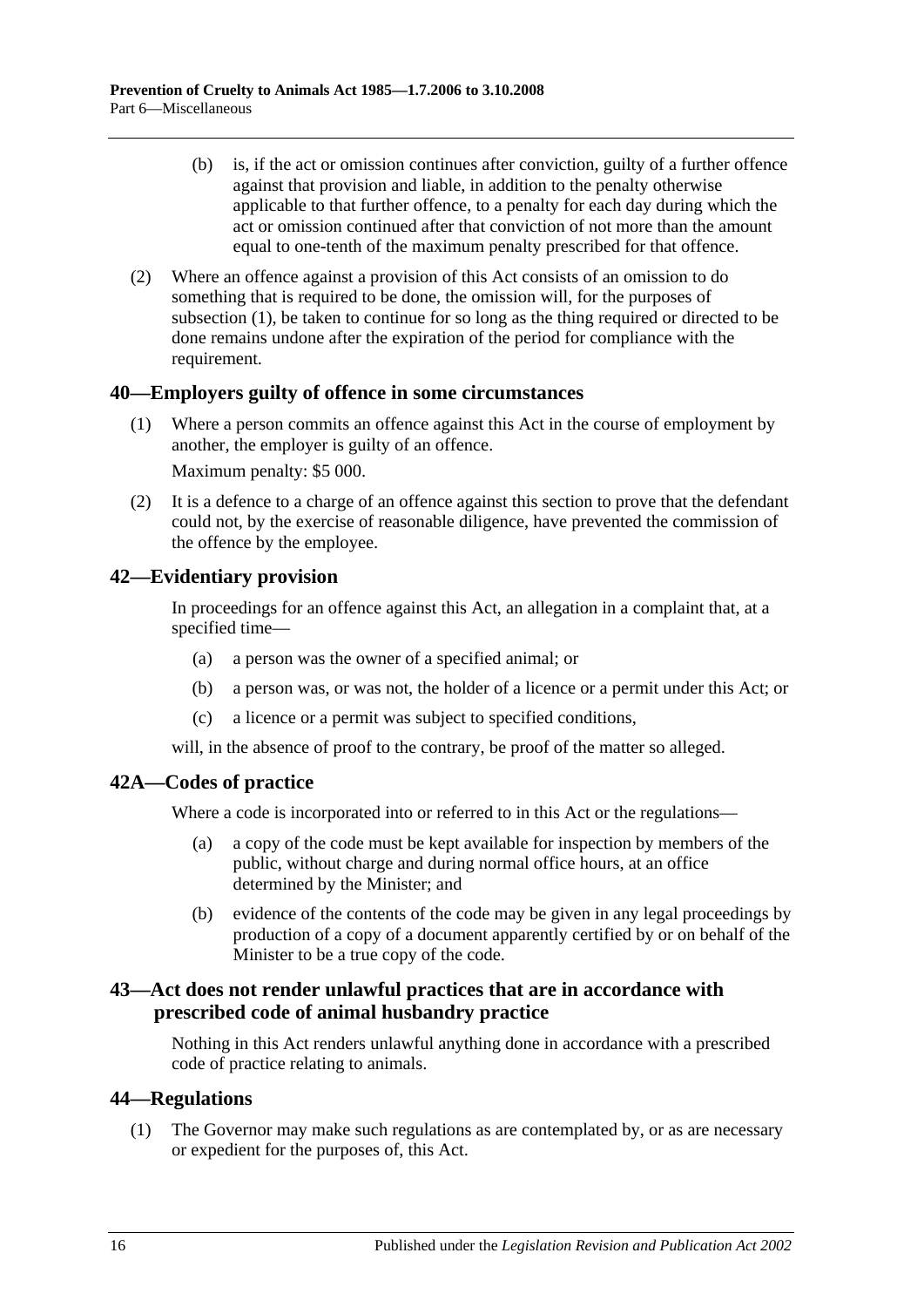- (2) Without limiting the generality of [subsection](#page-15-5) (1), the regulations may—
	- (a) regulate the slaughtering, trapping, snaring, catching, poisoning, caging or confining of animals;
	- (b) regulate medical or surgical procedures in relation to animals;
	- (c) require any specified class of persons or premises to be licensed for specified purposes;
	- (d) regulate—
		- (i) the hiring out of animals; or
		- (ii) the boarding of animals; or
		- (iii) the sale of animals; or
		- (iv) the transport of animals; or
		- (v) the husbandry of animals; or
		- (vi) the use of animals for entertainment;
	- (e) prescribe the form of any notice, application, permit, licence or other document given, made or granted under this Act;
	- (f) prescribe fees in respect of anything to be done under this Act;
	- (g) exempt, conditionally or unconditionally, any person or class of persons or any animal or class of animals from any provision of this Act;
	- (h) prescribe a fine not exceeding \$1 250 for contravention of, or non-compliance with, a regulation.
- (3) The regulations may incorporate (with or without modification) or operate by reference to any code of practice relating to animals as in force at a particular time or as amended from time to time by the authority responsible for its publication.
- (4) A regulation under this Act may be of general or limited application according to—
	- (a) the classes of persons or animals; or
	- (b) the circumstances; or
	- (c) any other specified factor,

to which the regulation is expressed to apply.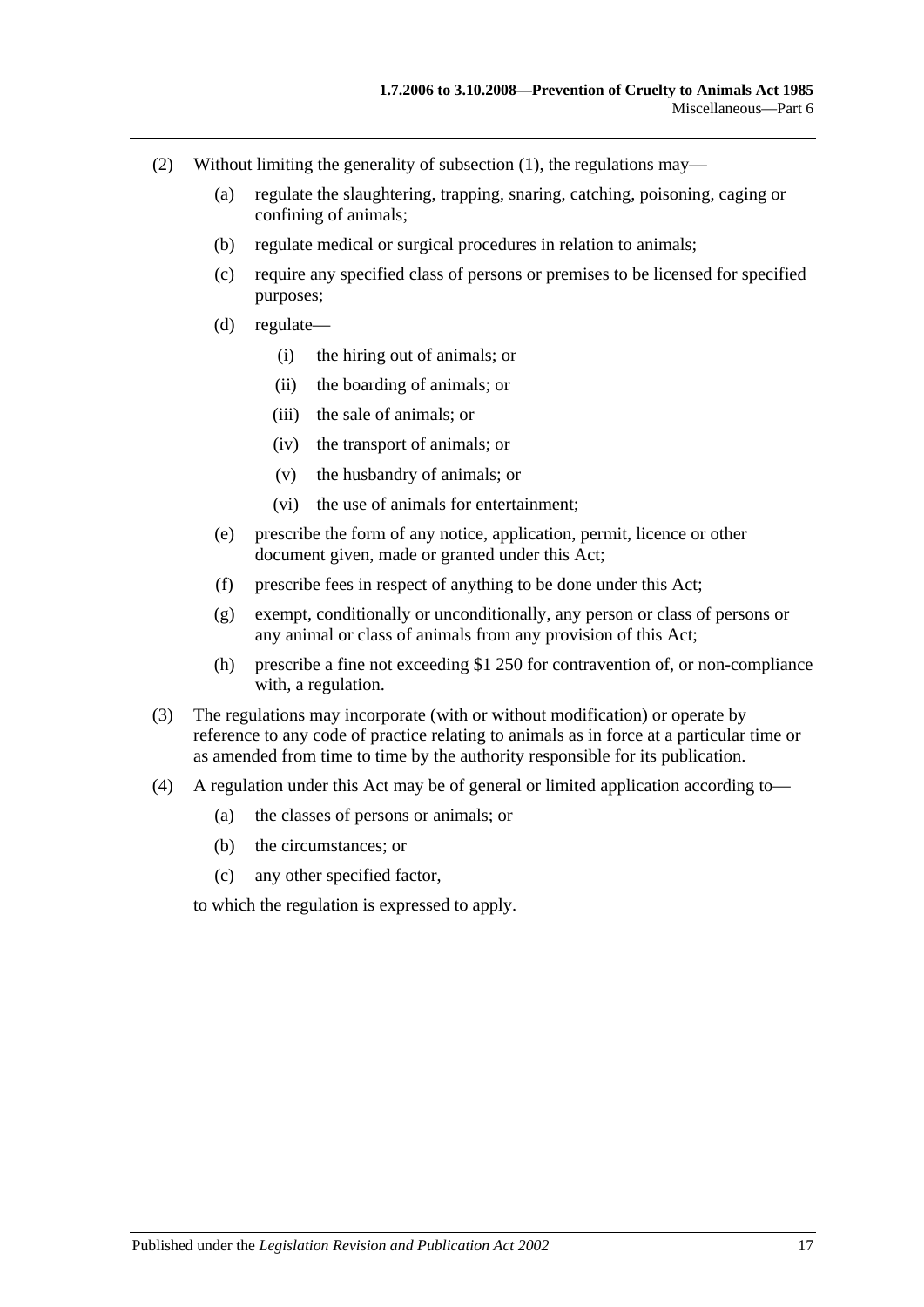## <span id="page-17-0"></span>**Legislative history**

## **Notes**

- Amendments of this version that are uncommenced are not incorporated into the text.
- Please note—References in the legislation to other legislation or instruments or to titles of bodies or offices are not automatically updated as part of the program for the revision and publication of legislation and therefore may be obsolete.
- Earlier versions of this Act (historical versions) are listed at the end of the legislative history.
- For further information relating to the Act and subordinate legislation made under the Act see the Index of South Australian Statutes or www.legislation.sa.gov.au.

## **Legislation repealed by principal Act**

The *Prevention of Cruelty to Animals Act 1985* repealed the following:

*Prevention of Cruelty to Animals Act 1936*

## **Principal Act and amendments**

New entries appear in bold.

| Year | N <sub>o</sub> | Title                                                                             | Assent    | Commencement                                     |
|------|----------------|-----------------------------------------------------------------------------------|-----------|--------------------------------------------------|
| 1985 | 106            | Prevention of Cruelty to Animals<br>Act 1985                                      | 7.11.1985 | 1.8.1986 (Gazette 24.7.1986 p322)                |
| 1994 | 48             | Meat Hygiene Act 1994                                                             | 9.6.1994  | 1.12.1994 ( <i>Gazette 1.12.1994 p1868</i> )     |
| 1999 | 85             | <i>Prevention of Cruelty to Animals</i><br>(Miscellaneous) Amendment Act 1999     | 2.12.1999 | 1.2.2000 (Gazette 27.1.2000 p502)                |
| 2004 | <b>20</b>      | <b>Primary Produce (Food Safety</b><br>Schemes) Act 2004                          | 1.7.2004  | Sch 1 (cl 2)-1.7.2006 (Gazette 8.6.2006<br>p1600 |
| 2008 | 21             | <b>Prevention of Cruelty to Animals</b><br>(Animal Welfare) Amendment Act<br>2008 | 26.6.2008 | 4.10.2008 (Gazette 18.9.2008 p4503)              |

## **Provisions amended**

New entries appear in bold.

Entries that relate to provisions that have been deleted appear in italics.

| Provision       | How varied                                      | Commencement |
|-----------------|-------------------------------------------------|--------------|
| Long title      | amended by $85/1999$ s 18 (Sch)                 | 1.2.2000     |
| Pt <sub>1</sub> |                                                 |              |
| s <sub>2</sub>  | deleted by $85/1999 s 18 (Sch)$                 | 1.2.2000     |
| s <sub>3</sub>  |                                                 |              |
|                 | the Chief Inspector deleted by $85/1999 s 3(a)$ | 1.2.2000     |
| the Code        | inserted by $85/1999$ s 3(a)                    | 1.2.2000     |
| inspector       | (b) deleted by $85/1999$ s $3(b)$               | 1.2.2000     |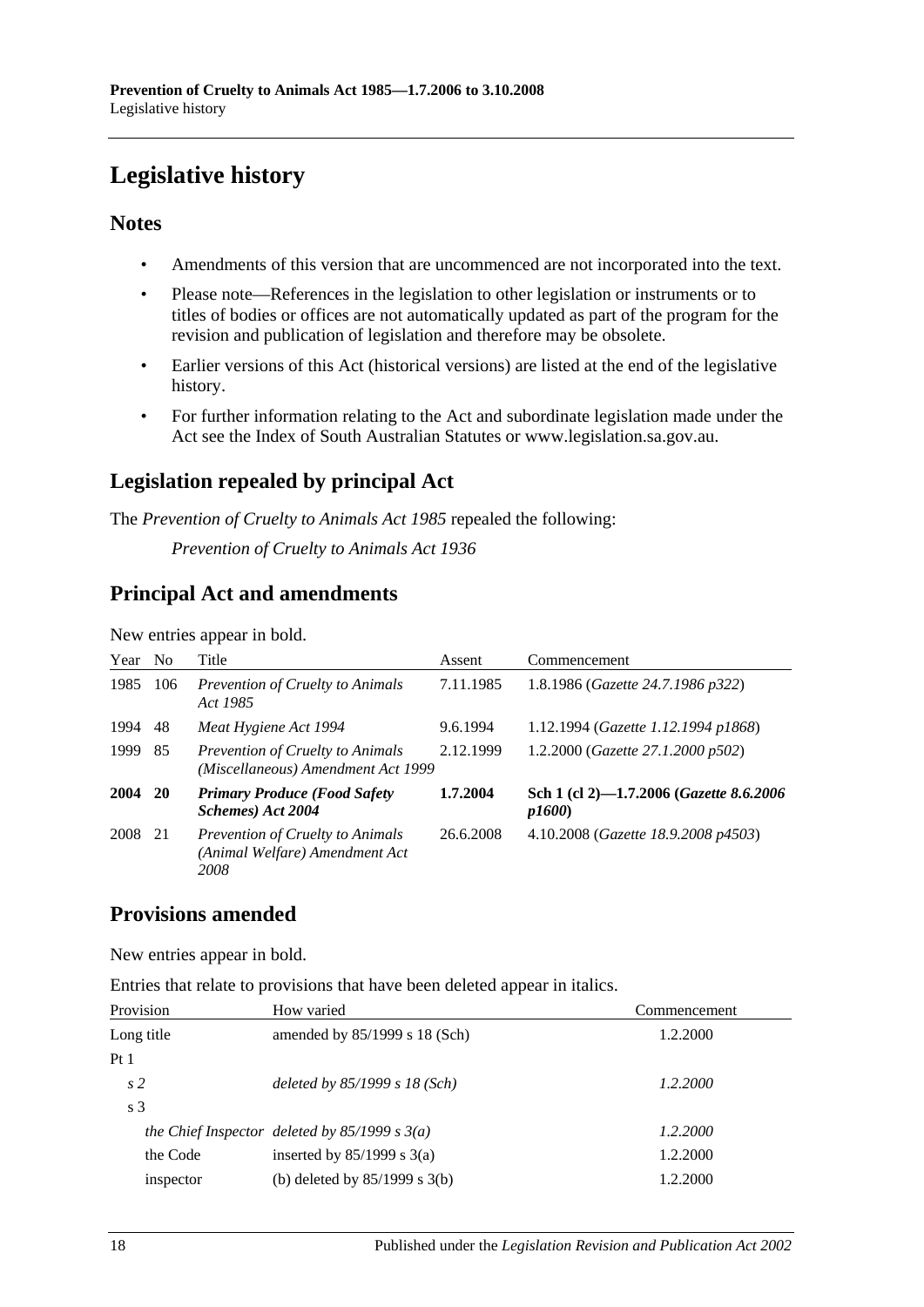|                 |                    | veterinary surgeon amended by 85/1999 s 18 (Sch)        | 1.2.2000 |
|-----------------|--------------------|---------------------------------------------------------|----------|
|                 | s <sub>4</sub>     | deleted by 85/1999 s 18 (Sch)                           | 1.2.2000 |
| Pt <sub>2</sub> |                    |                                                         |          |
|                 | s <sub>6</sub>     |                                                         |          |
|                 | s $6(1)$ and $(2)$ | substituted by 85/1999 s 18 (Sch)                       | 1.2.2000 |
|                 | s(6(3))            | amended by 85/1999 s 18 (Sch)                           | 1.2.2000 |
|                 | s 6(4)             | substituted by 85/1999 s 18 (Sch)                       | 1.2.2000 |
|                 | s(6(5)             | amended by 85/1999 s 18 (Sch)                           | 1.2.2000 |
|                 | s 7                |                                                         |          |
|                 | s $7(1)$ and $(4)$ | amended by 85/1999 s 18 (Sch)                           | 1.2.2000 |
|                 | s <sub>8</sub>     | amended by 85/1999 s 18 (Sch)                           | 1.2.2000 |
|                 | s 9                |                                                         |          |
|                 | $s\,9(1)$          | substituted by 85/1999 s 18 (Sch)                       | 1.2.2000 |
|                 | $s \, 9(2)$        | deleted by 85/1999 s 18 (Sch)                           | 1.2.2000 |
|                 | $s \, 9(5)$        | amended by 85/1999 s 18 (Sch)                           | 1.2.2000 |
|                 | $s \, 9(6)$        | substituted by 85/1999 s 18 (Sch)                       | 1.2.2000 |
|                 | s 11               |                                                         |          |
|                 | s 11(1)            | amended by 85/1999 s 18 (Sch)                           | 1.2.2000 |
|                 | s 11(2)            | substituted by 85/1999 s 18 (Sch)                       | 1.2.2000 |
|                 | s 12               | amended by 85/1999 s 4                                  | 1.2.2000 |
| Pt 3            |                    |                                                         |          |
|                 | s 13               |                                                         |          |
|                 | s 13(1)            | substituted by 85/1999 s 18 (Sch)                       | 1.2.2000 |
|                 | s 13(2)            | amended by 85/1999 s 5                                  | 1.2.2000 |
|                 | s 13(2)            | $(i)$ —(1) deleted by 85/1999 s 5                       | 1.2.2000 |
|                 | ss 14 and 15       | amended by 85/1999 s 18 (Sch)                           | 1.2.2000 |
| Pt 4            |                    |                                                         |          |
|                 | s 16               |                                                         |          |
|                 | s16(1)             | amended by 85/1999 s 18 (Sch)                           | 1.2.2000 |
|                 | s 17               |                                                         |          |
|                 | 17(2)              | amended by 85/1999 s 6                                  | 1.2.2000 |
|                 | s 18               |                                                         |          |
|                 | s 18(1)            | amended by 85/1999 s 18 (Sch)                           | 1.2.2000 |
|                 | s 18(2)            | amended by 85/1999 ss 7, 18 (Sch)                       | 1.2.2000 |
|                 | s 19               |                                                         |          |
|                 | s 19(1)            | amended by 85/1999 s 18 (Sch)                           | 1.2.2000 |
|                 | s 19(4)            | inserted by 85/1999 s 8                                 | 1.2.2000 |
|                 | s 20               |                                                         |          |
|                 |                    | s $20(1)$ , (3) and (4) amended by $85/1999$ s 18 (Sch) | 1.2.2000 |
|                 | s 23               |                                                         |          |
|                 | $s\,23(2)$         | amended by 85/1999 s 18 (Sch)                           | 1.2.2000 |
|                 | $s\,23(3)$         | amended by 85/1999 ss 9, 18 (Sch)                       | 1.2.2000 |
|                 | $s23(5)$ – (7)     | amended by 85/1999 s 18 (Sch)                           | 1.2.2000 |
|                 |                    |                                                         |          |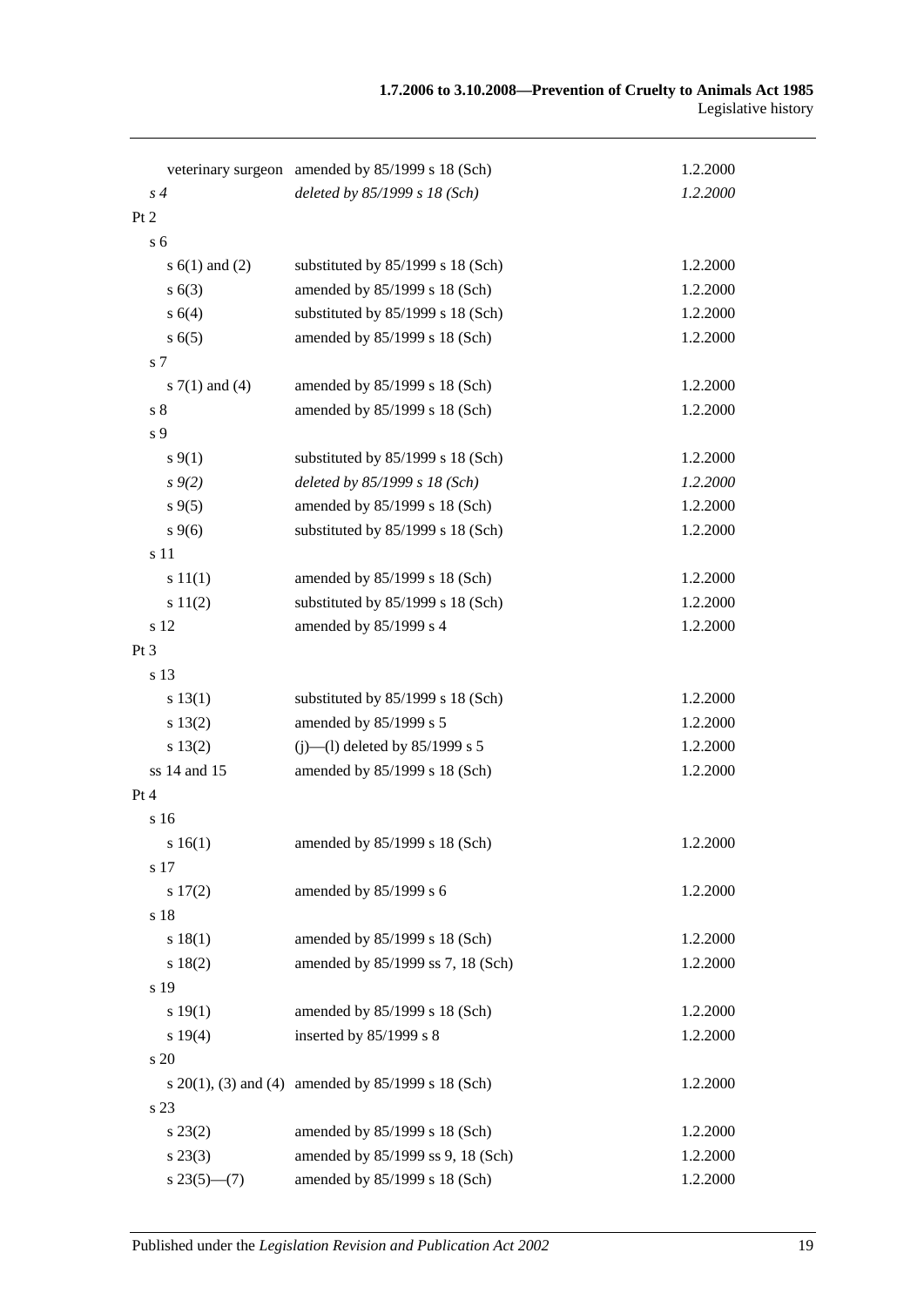| s 24                 |                                                         |           |
|----------------------|---------------------------------------------------------|-----------|
| $s\,24(1)$           | amended by 85/1999 s 18 (Sch)                           | 1.2.2000  |
| $s\,24(4)$           | amended by 85/1999 ss 10, 18 (Sch)                      | 1.2.2000  |
| s <sub>25</sub>      |                                                         |           |
| $s \, 25(1)$         | amended by $85/1999$ s $11(a)$ , (b)                    | 1.2.2000  |
| $s \, 25(1a)$        | inserted by $85/1999$ s $11(c)$                         | 1.2.2000  |
| s 25(2)              | amended by 85/1999 s 11(d)                              | 1.2.2000  |
| $s\,25(3)$           | amended by 85/1999 ss 11(e), 18 (Sch)                   | 1.2.2000  |
| $s \; 25(4)$         | inserted by $85/1999$ s $11(f)$                         | 1.2.2000  |
| s <sub>26</sub>      |                                                         |           |
| $s \; 26(1)$ and (3) | amended by 85/1999 s 18 (Sch)                           | 1.2.2000  |
| s 27                 |                                                         |           |
|                      | s $27(1)$ , (4) and (5) amended by $85/1999$ s 18 (Sch) | 1.2.2000  |
| $Pt\,5$              |                                                         |           |
| s 28                 |                                                         |           |
| $s\,28(1)$           | substituted by $85/1999$ s $12(a)$                      | 1.2.2000  |
| $s\,28(2)$           | amended by 85/1999 ss 12(b), (c), 18 (Sch)              | 1.2.2000  |
| $s \; 28(2a)$        | inserted by $85/1999$ s $12(d)$                         | 1.2.2000  |
| $s\,28(3)$           | amended by 85/1999 ss 12(e), 18 (Sch)                   | 1.2.2000  |
| s 29                 |                                                         |           |
| $s\,29(1)$           | amended by 48/1994 Sch 2 cl 2                           | 1.12.1994 |
|                      | amended by 20/2004 Sch 1 cl 2                           | 1.7.2006  |
| $s\,29(2)$           | amended by 85/1999 ss 13(a), (b), 18 (Sch)              | 1.2.2000  |
| $s$ 29(3) and (4)    | amended by 85/1999 s 18 (Sch)                           | 1.2.2000  |
| $s\,29(4a)$          | inserted by $85/1999$ s $13(c)$                         | 1.2.2000  |
| $s\,29(5)$           | amended by $85/1999$ s $13(d)$ —(h)                     | 1.2.2000  |
|                      | s 29(7), (8) and (10) amended by 85/1999 s 18 (Sch)     | 1.2.2000  |
| s 30                 |                                                         |           |
| $s \ 30(2)$ and (3)  | amended by 85/1999 s 18 (Sch)                           | 1.2.2000  |
| s 30A                | inserted by 85/1999 s 14                                | 1.2.2000  |
| s 31                 | amended by 85/1999 s 18 (Sch)                           | 1.2.2000  |
| s 32                 |                                                         |           |
| s $32(1)$ and (2)    | amended by 85/1999 s 18 (Sch)                           | 1.2.2000  |
| Pt 6                 |                                                         |           |
| s 33                 | amended by 85/1999 s 18 (Sch)                           | 1.2.2000  |
| s 34                 |                                                         |           |
| $s \, 34(1)$         | amended by 85/1999 s 18 (Sch)                           | 1.2.2000  |
| $s \; 34(2)$         | amended by 85/1999 s 15(a)                              | 1.2.2000  |
| $s \; 34(3)$         | amended by 85/1999 s 18 (Sch)                           | 1.2.2000  |
| $s \; 34(4)$         | inserted by 85/1999 s 15(b)                             | 1.2.2000  |
| s 36                 |                                                         |           |
| $s \; 36(1)$         | substituted by 85/1999 s 16                             | 1.2.2000  |
| $s \; 36(2)$         | amended by 85/1999 s 18 (Sch)                           | 1.2.2000  |